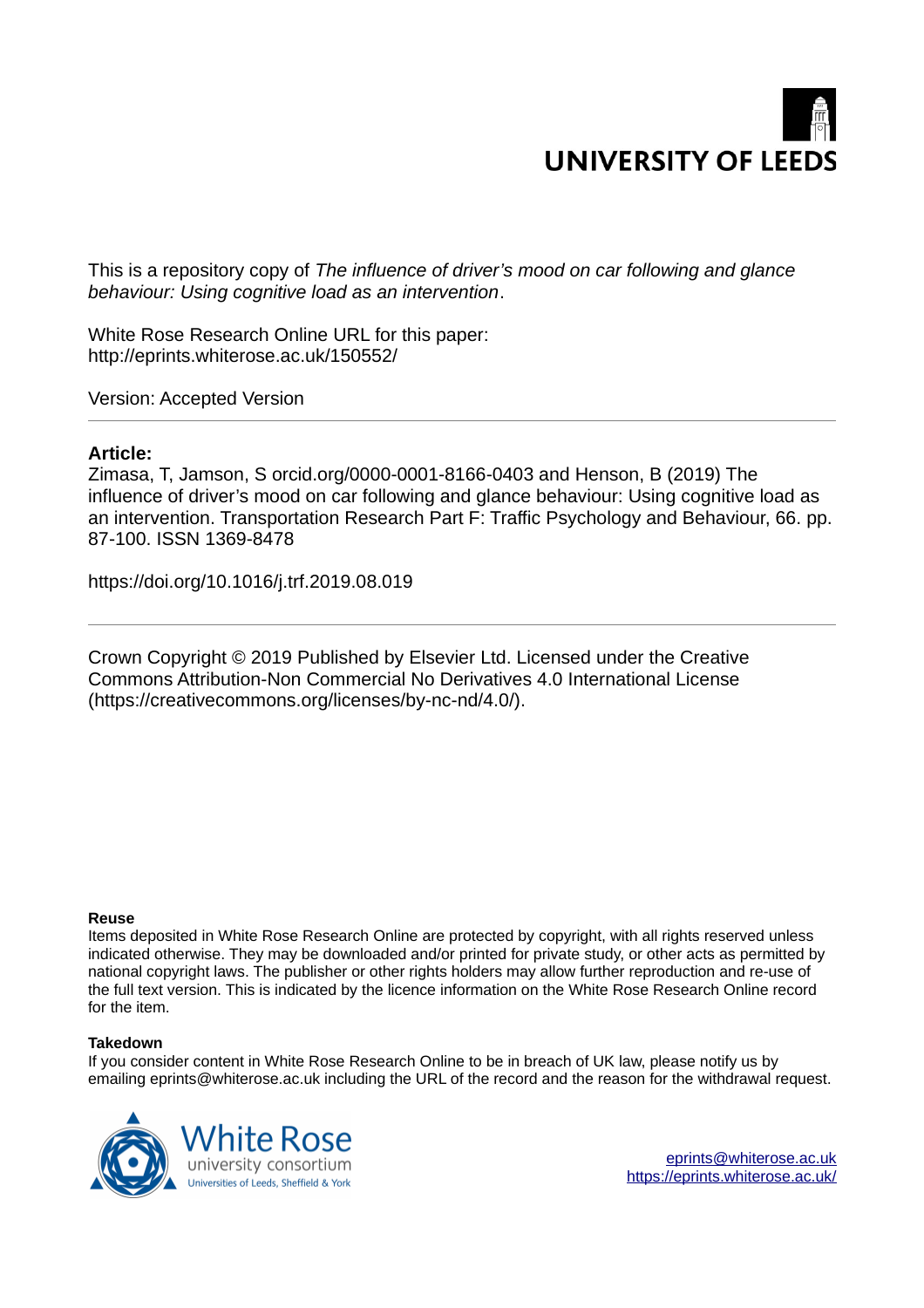# **The influence of driver's mood on car following and glance behaviour: using cognitive load as an intervention.**

Tatjana Zimasa<sup>a1</sup>, Samantha Jamson <sup>a</sup>, Brian Henson <sup>b</sup>

*a University of Leeds, Institute for Transport Studies, United Kingdom b University of Leeds, Faculty of Engineering, United Kingdom* 

## **Abstract**

Driving safety relies on a driver's ability to maintain their attentional focus and that mood is one of the factors which influences this ability. This driving simulator study used mind wandering theory to understand the changes in car following behaviour and driver glance patterns when affected by neutral, happy, sad and angry moods during car following. Two types of cognitive load were used to investigate ways of disengaging drivers from the mind wandering state. The moods were induced via music and mental imagery and assessed via self-reports and physiological measures. The results show that mood valence and arousal have different effects on driving safety, with negative moods resulting in the most dangerous driving, regardless of arousal. The cognitive load, in some cases, disengaged drivers from mood-related mind wandering. However, more detailed research is needed to understand the amount of load necessary for this disengagement in different moods. The importance of using driving-related measures together with glance patterns in mood research was highlighted to overcome ambiguities resulting from conclusions based on single measurements.

**Keywords: Sustained attention, Cognitive load, Mood, Emotion, Car following, Time headway** 

# **1 Introduction**

-

Driving, similar to other everyday activities such as reading a book, searching for a particular product on a supermarket shelf or listening to a lecture, requires continuous attention regardless of task duration [\(Langner & Eickhoff, 2013\)](#page-23-0). Fatigue, low motivation or stress can lower the ability to sustain attention for more than a few seconds [\(Oken, Salinsky, & Elsas, 2006\)](#page-24-0). Sustained attention is

<sup>&</sup>lt;sup>1</sup> Corresponding author Tatiana Zimasa tstz@leeds.ac.uk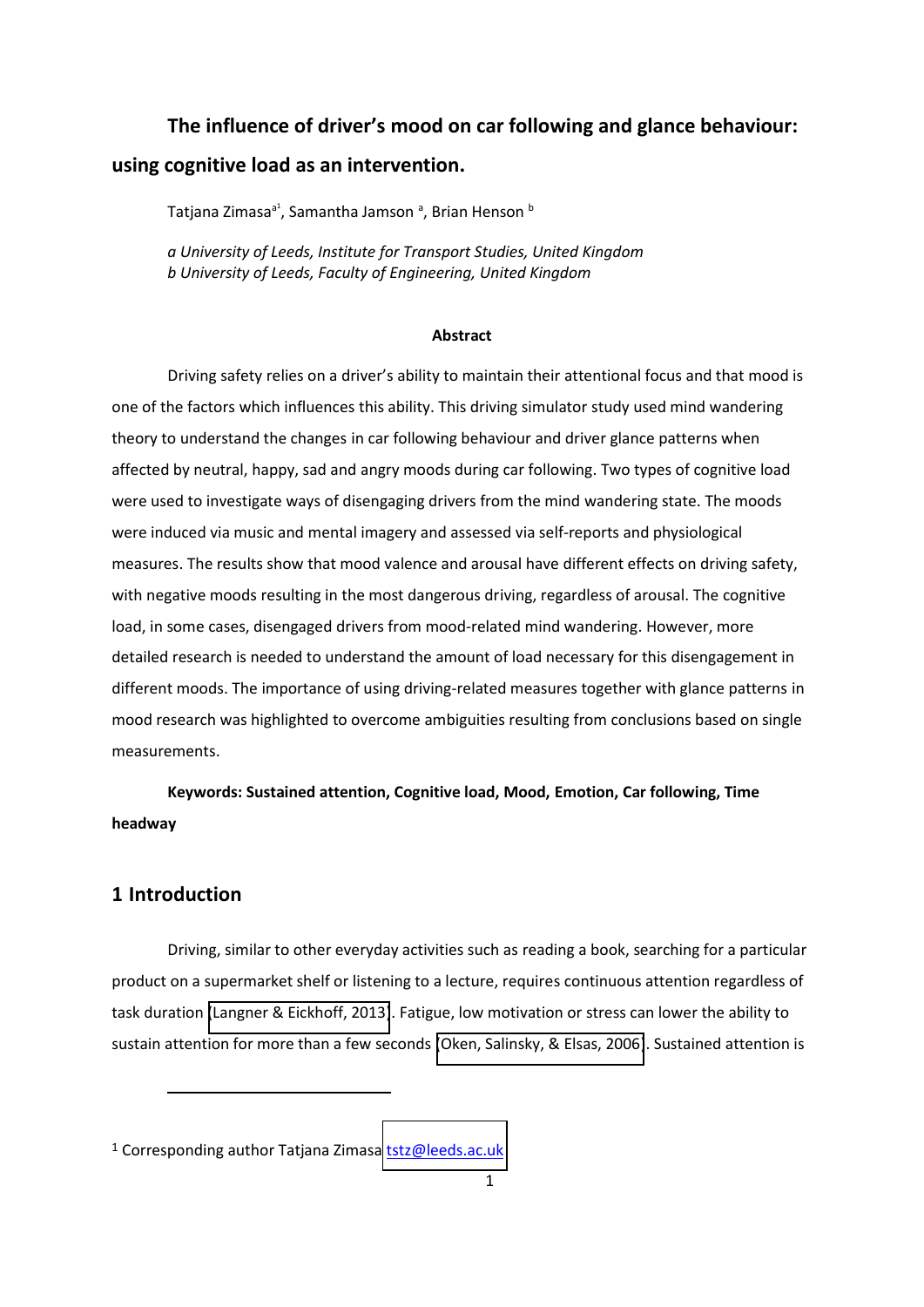relevant in both top-down and bottom-up processing [\(Sarter, Givens, & Bruno, 2001\)](#page-25-0). Top-down processing is driven by previous knowledge which improves the processing of relevant stimuli by filtering them from distractors. In contrast, bottom-up processing is driven by the salience of the available stimuli (Kastner, & Ungerleider, 2000). In the driving environment, both types of processing are equally important in order to maintain safety, thus requiring sustained and active engagement with the surrounding environment in order to predict the actions of other road users. This study aims to evaluate if such sustained attention is affected by driver's mood and if so, how any negative effects might be mitigated.

The induction of both negative and positive moods reportedly leads to increases in subjective and behavioural measures of mind-wandering, as well as task-irrelevant thought (e.g. Seibert & Ellis, 1991; Smallwood, Fitzgerald, Miles, & Phillips, 2009). Christoff, Irving, Fox, Spreng, & Andrews-Hanna (2016) describe mind-wandering as a relatively freely arising mental state or a sequence of mental states in the absence of robust concentration on the task at hand. Previous research has also reported the damaging effects of negative mood-induced mind wandering specifically on driving performance [\(Dula & Ballard, 2003;](#page-22-0) [Lagarde et al., 2004;](#page-23-1) Pêcher, Quaireau, [Lemercier, & Cellier, 2011\)](#page-24-1) and road hazard identification (Jallais, Gabaude, & Paire-Ficout, 2014). Anger and excitement elicit higher speed and larger deviations in steering wheel angle [\(Cai, Lin, &](#page-22-1)  [Mourant, 2007\)](#page-22-1) whilst sad drivers show impaired hazard perception [\(Zimasa, Jamson, & Henson,](#page-26-0)  [2017\)](#page-26-0). Although negative moods encourage more mind wandering compared to positive moods [\(Jonkman, Markus, Franklin, & van Dalfsen, 2017\)](#page-23-2), Pêcher, Lemercier, and Cellier (2009) found that listening to happy music also had a negative impact on drivers' speed and lateral control. In addition, positively primed drivers self-report reckless driving [\(Taubman - Ben-Ari, 2012\)](#page-25-1) and show increased risky driving in a driving simulator [\(Eherenfreund-Hager, Taubman](#page-22-2)–Ben-Ari, Toledo, & [Farah, 2017\)](#page-22-2). As well as being classified as either positive or negative (commonly referred to as valence), mood also has an associated arousal state, with arousal being defined as intensity and ranging from very calming, through to highly exciting (Kensinger & Schacter, 2006). Thus a negative mood can be of low arousal (e.g. sadness) or high arousal (e.g. anger) and their effects on information processing differ. For example, Bodenhausen, Sheppard, & Kramer (1994) have demonstrated that whilst induced anger led participants to process information in an automatic mode, sadness encouraged analytic processing of information.

Previous research has therefore shown not only the importance of determining the effects of mood on driving performance, but also highlighted the necessity of establishing ways of reducing the harmful effects of mood-related mind wandering. For example, Berthié et al. (2015) found that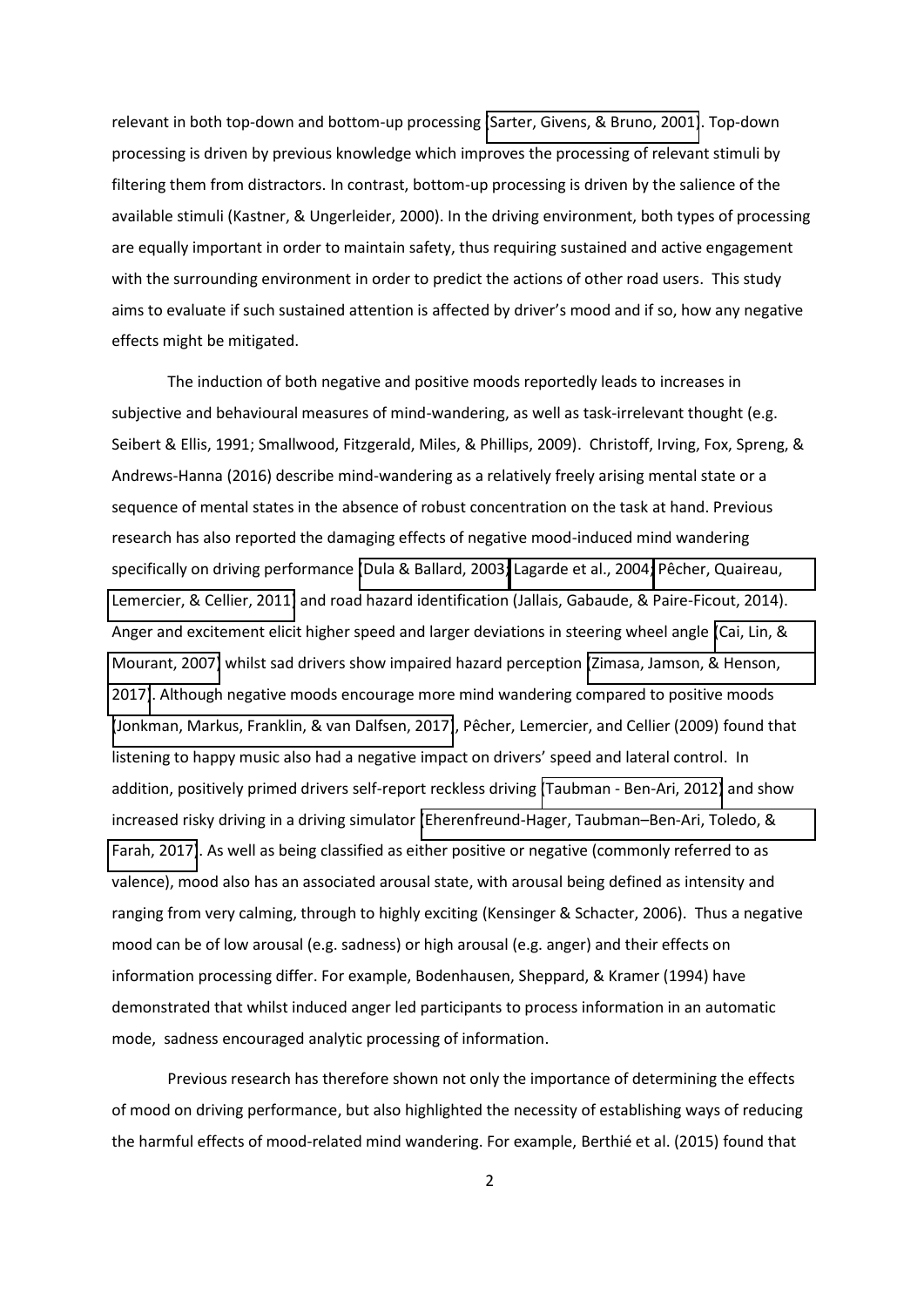mind wandering can be reduced by increasing driving task difficulty, and Morrow and Nolen-Hoeksema (1990) compared the influence of physical and cognitive distraction on neutralising participants' mood in a non-driving environment, finding cognitive distraction to be more effective. Van Dillen and Koole (2007) used cognitive load to disconnect participants from their negative mood and found that by occupying working memory with distracting activities, less capacity remained for the processing of negative thought. Thus, the fewer negative thoughts that are processed, the more an individual's attention is drawn away from the experienced mood and towards a neutral mood. Nijboer, Borst, van Rijn, and Taatgen (2016) found that the effects of cognitive tasks on drivers' performance vary depending on the type of road and traffic density. Drivers are more susceptible to mind wandering on roads with low traffic density which demand less cognitive attention. Therefore, in these situations, mildly demanding activities, such as listening to the radio, have been shown to be beneficial to driving performance (Unal, de Waard, Epstude, & Steg, 2013). Thus, the present study aims not only to determine the effects of mood-related mind wandering on driving performance where sustained attention is required, but also whether this effect can be mitigated by redirecting driver's thoughts back towards the driving task.

An example of a situation whereby drivers are required to sustain their attention is during car-following as they have to react to speed changes of the lead car. Car following situations are often experienced in every day driving on roads where overtaking is not appropriate. Driving in these situations can be monotonous [\(Schmidt et al., 2009\)](#page-25-3) and monotonous driving leads to reduced vigilance and consequently, a decline in driving performance [\(Thiffault & Bergeron, 2003\)](#page-25-4). Thiffault and Bergeron (2003) related decrements in vigilance to impaired information processing and sustained attention. Monotonous driving can also encourage mind wandering (Berthié et al., 2015; [Lemercier et al., 2014\)](#page-24-2) and Lemercier et al. (2014) argued that mind wandering is largely caused by monotonous driving, resulting in emotional, ruminative and distracting task-unrelated-thoughts.

One approach to studying sustained attention in the driving environment is to use a standardised car following task [\(Brookhuis, de Waard, & Mulder, 1994\)](#page-22-3). During this task a driver has to follow a lead car, maintaining a constant distance. The speed of the lead car fluctuates with an amplitude between 15 to 30 seconds, depending on task design [\(Brookhuis et al., 1994;](#page-22-3) [de Waard,](#page-22-4)  [1996;](#page-22-4) [Rakauskas et al., 2008\)](#page-24-3). Three parameters are measured to assess the influence of experimental manipulations on drivers' attention in the car-following task: coherence, phase shift and modulus (see Section [2.5\)](#page-7-0). These measures have been found to reliably distinguish between drivers affected and not affected by alcohol, antihistamines, conversations and additional load [\(Brookhuis et al., 1994;](#page-22-3) Ward, Manser, de Waard, Kuge, & Boer, 2003). Another measure of car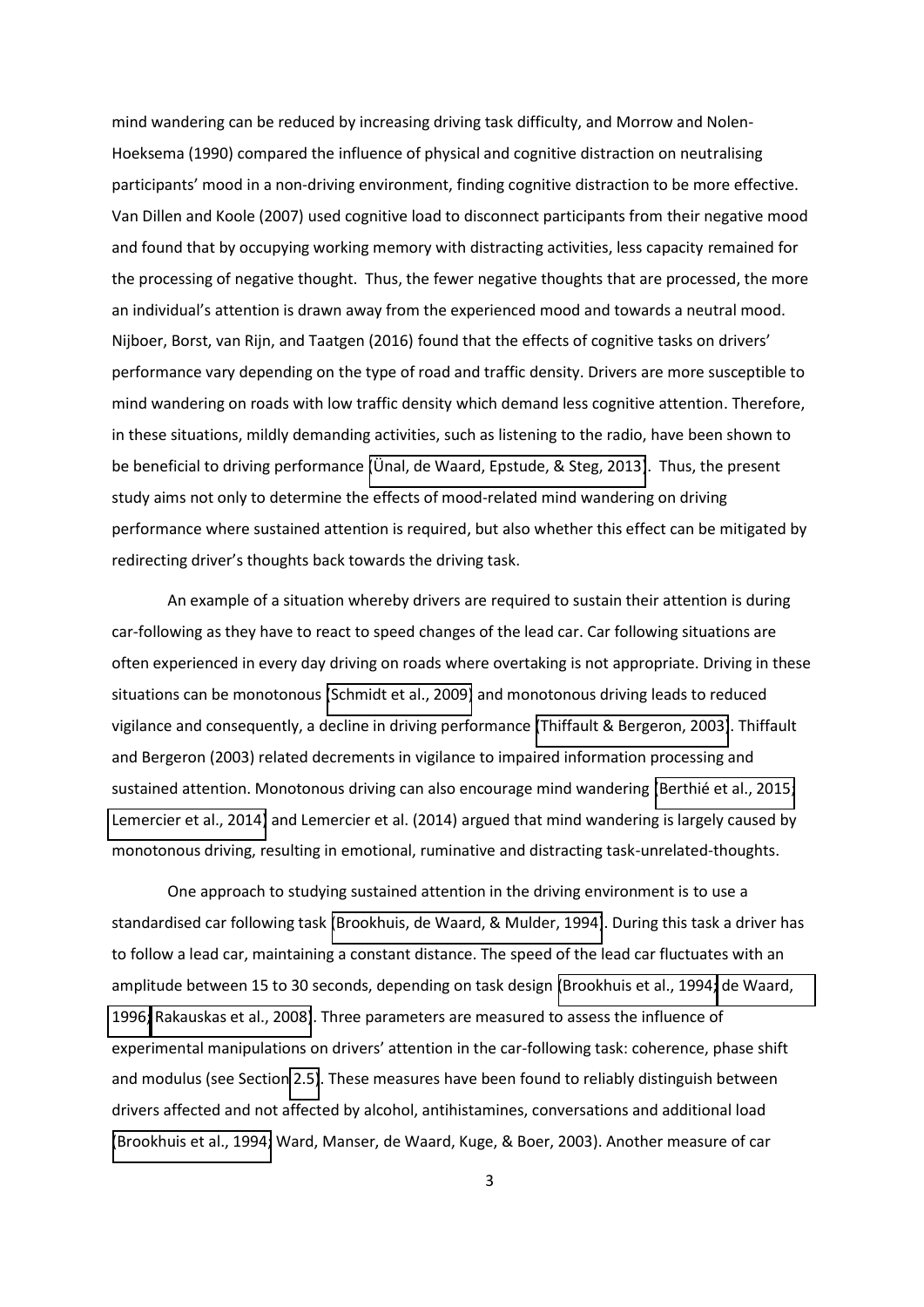following is the choice of time headway (TH), which can also vary depending on road type, driver's age, gender, speed and drivers' goals [\(Ranney, 1999\)](#page-24-4). Time headway is defined as the time interval separating two vehicles, measured in seconds between the same common external features of both vehicles. Ranney (1999) differentiates between an increase in TH as a result of either situational variations or individual differences. For example, in situations where drivers increase their TH in response to higher mental workload, TH returns to baseline once the workload diminishes. On the other hand, variations in TH due to intrinsic individual differences, such as driver experience, remain relatively stable.

Moreover, Land (2006) states that cognitive processes involved in task completion and action control can be detected by recording eye movements. Longer eye fixations have been attributed to the difficulty in information extraction and processing (Wilson, & Eggemeier, 1991) and related to an increase in workload (O'Donnell, & Eggemier, 1986). In contrast, a wider horizontal spread of fixations has been linked to more efficient road observation (Crundall, Chapman, Phelps, & Underwood, 2003). Crundall et al. (2003) also state that experienced drivers have significantly wider horizontal search spread than novices, which could be one of the reasons for their reduced accident involvement. Therefore, glance behaviour measures can be used to supplement driving performance variables, particularly when workload is manipulated. 'Driving performance' in the present study is used as an umbrella term describing measures directly related to the car following task (correlation, phase shift and modulus) and time headway whilst 'glance measures' includes fixation duration and spread of fixations.

In this study, participants were required to complete the car following task under different mood manipulations and in addition to the metrics described above, glance behaviour measures (fixation duration and spread) were used as an indicator of driver workload and attention. Both mood valence and arousal were manipulated. We firstly hypothesise that the induced moods (apart from neutral) will differentially affect driver performance in a car-following task that requires sustained attention, evidenced by glance and driving performance measures. Secondly, disengaging drivers from the mood-induced mind wandering, using a mildly distracting task, will improve driving performance.

4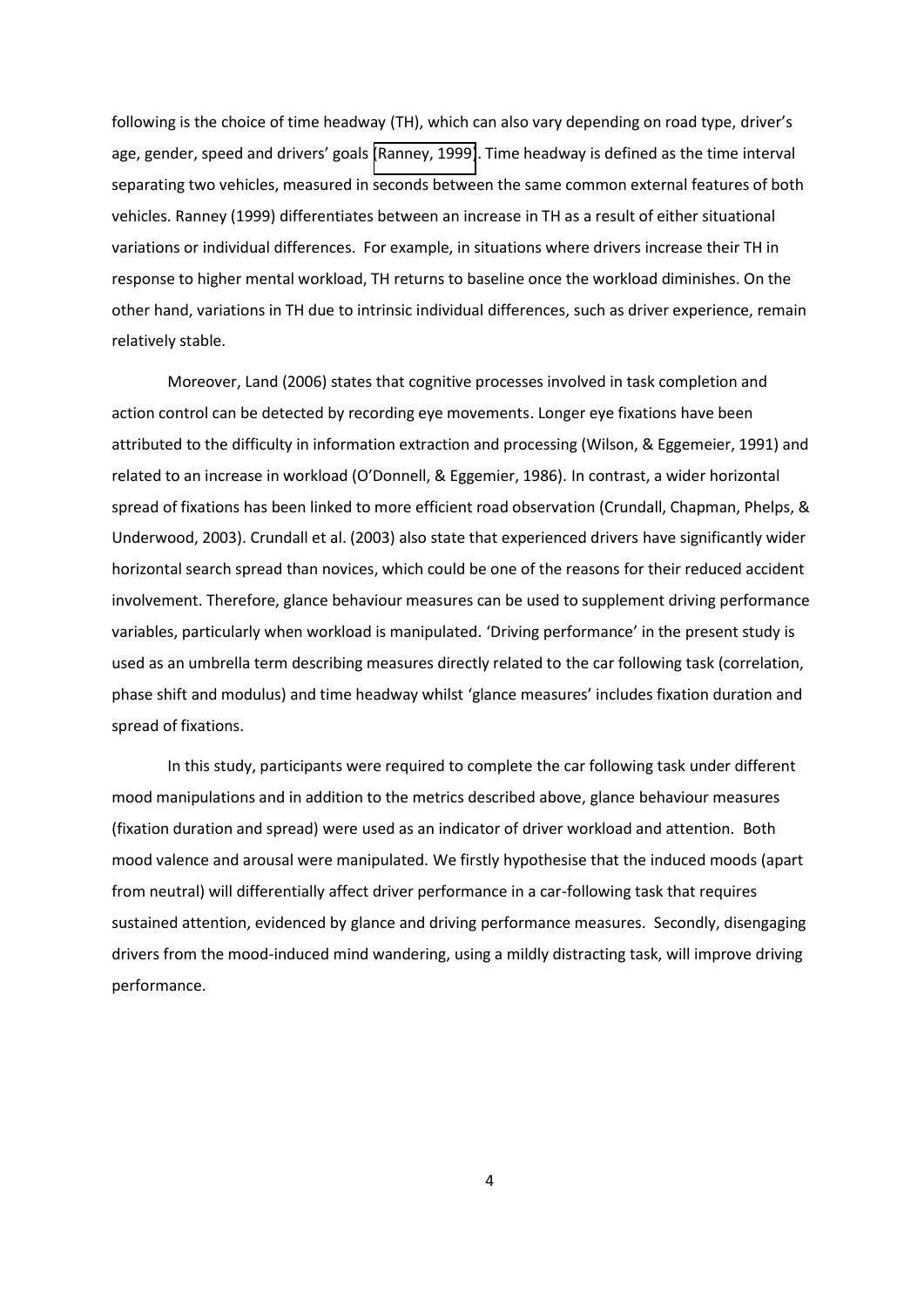## **2 Method**

## 2.1 Participants

The participants (26 male and 14 female, mean age 38.48 years, SD 12.29) were recruited using the simulator participant pool as well as personal contacts. The inclusion criteria were driving experience of more than 3 years and an average annual mileage of at least 5000 miles to ensure sufficient driving practice. As a gesture of appreciation, all participants were given £20 on completion of the experiment.

### 2.2 Material and apparatus

The experiment took place in the University of Leeds Driving Simulator which is based on a 2005 Jaguar S-type vehicle, equipped with fully operational controls, rear view and side mirrors. The vehicle is placed inside a dome attached to a hexapod, with a X-Y table motion platform with eight degrees-of-freedom. A spherical screen projection area displays the road environment at 60 Hz and a resolution of 1920x1200 to the front and 1024x768 in the peripheral and rear views. The forward channels provide a total horizontal field of view of 250 ° , the vertical field of view is 45° and the field of view of the rear and side mirrors is 42° .

<span id="page-5-0"></span>Eye movements were recorded using a Seeing Machines faceLAB v5 eye-tracker fixed on a front panel in the driving simulator, with an accuracy of  $\pm 1^\circ$  and frequency of 60 Hz. Empatika E4, a wearable wireless multi-sensor device was used to collect physiological measurements during the experiment. Empatika E4 has been used for medical data collection from patients as well as in experimental research and found to be reliable and accurate [\(Enewoldsen, 2016;](#page-22-5) Pietilä et al., 2018). Participants were also asked to complete a mood assessment grid [\(Russell, Weiss, & Mendelsohn,](#page-25-5)  [1989\)](#page-25-5) before the experiment (for the baseline mood measurement), and after the experiment. The grid can distinguish between mood valence and arousal [\(Kuppens, Tuerlinckx, Russell, & Barrett,](#page-23-3)  [2013\)](#page-23-3).

#### 2.3 Mood induction and cognitive load

Researchers have used a variety of mood induction techniques: imagination, films, stories, music, feedback and combinations of these. Westermann, Stahl, and Hesse (1996) reviewed the effectiveness of these techniques and suggested that combined methods are more effective than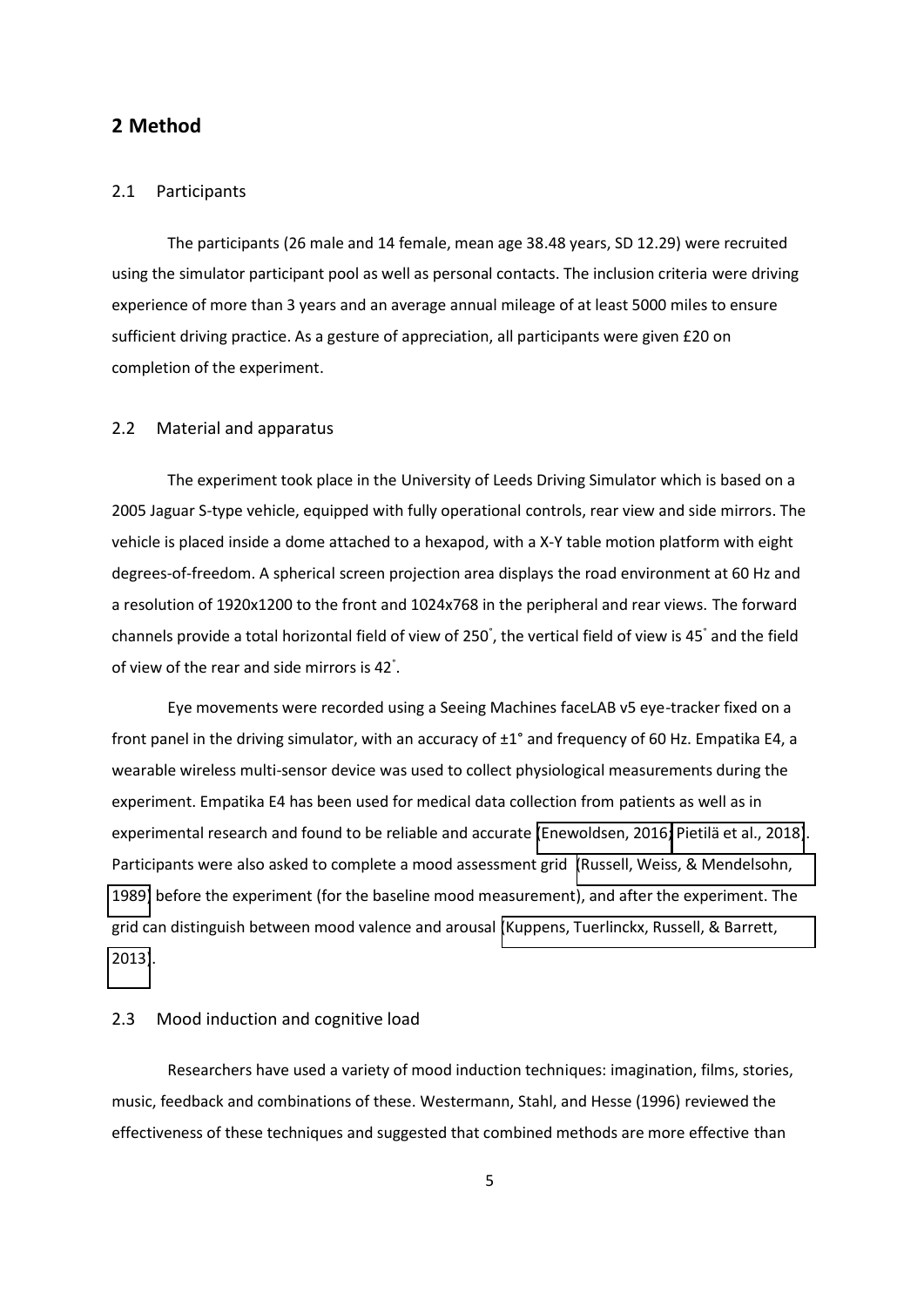using a single mood induction technique. In the present investigation, mood was induced via music and mental imagery [\(Juslin & Laukka, 2004;](#page-23-4) [Westermann et al., 1996\)](#page-26-1). This study uses emotion to induce different moods as emotion is easier to manipulate in an experimental setting (Rauscher, Shaw, & Ky, 1993). Hu, Tian-Yi, Xie, & Li (2013) state that mood and emotions have a similar effect on drivers' performance, such as higher risk perception and higher self-reported risky driving. The music used to manipulate mood is shown in [Table 1](#page-5-0) and participants were additionally asked to conjure up mood-appropriate mental imagery whilst listening to the music. The moods were chosen to represent variations of both arousal and valence. The happy mood is deemed as being positive and high arousal, angry as negative and high arousal, sad as negative and low arousal and neutral as positive and low arousal (note that the 'neutral mood' does not reflect the literal meaning of the word 'neutral', but is referred to as such to be consistent with previous research Jallais, Gabaude, & Paire-Ficout, 2014). The particular choice of music was based on previous research investigating the effects of mood on driving performance [\(Jallais & Gilet, 2010;](#page-23-5) [Kreutz, Ott, Teichmann, Osawa, &](#page-23-6)  [Vaitl, 2008;](#page-23-6) [Zimasa et al., 2017\)](#page-26-0), which demonstrated its success in inducing different moods. Two musical fragments for each mood were recorded and played in a loop. To further ensure the effectiveness of the chosen music, the musical fragments were piloted. This also allowed comparison of participant's arousal in different moods using physiological measures and selfreports.

| Mood           | <b>Music</b>                                                                   |
|----------------|--------------------------------------------------------------------------------|
| <b>Neutral</b> | 1) Chopin Waltz No. 12 (1829) in F minor, Op. 70, No.2                         |
|                | 2) Chopin Waltz No. 11 (1848) in G flat, Op. posth, 70 No. 1                   |
| Happy          | 1) Delibs (1870) Mazurka from Coppelia                                         |
|                | 2) Bach (1721) Brandenburg Concerto #2                                         |
| Sad            | 1) Chopin (1839) Opus 28,#6, from Preludes, played by Alessandra Ammara, piano |
|                | 2) Prokofiev (1938) Russia Under Mongolian Yoke from Alexander Nevsky          |
| Angry          | 1) Mussorgsky (1867) Night on Bald Mountain, played by symphonic orchestra     |
|                | 2) Holst (1918) The Planets - Mars, the Bringer of War                         |

## **Table 1: Music used for mood induction**

Cognitive load, in the form of questions posed throughout the drive, was used to disconnect drivers from mood-induced mind wandering. Two types of cognitive load were presented to the drivers. The first – driving related load (DRL) – consisted of questions deemed relevant to the driving task and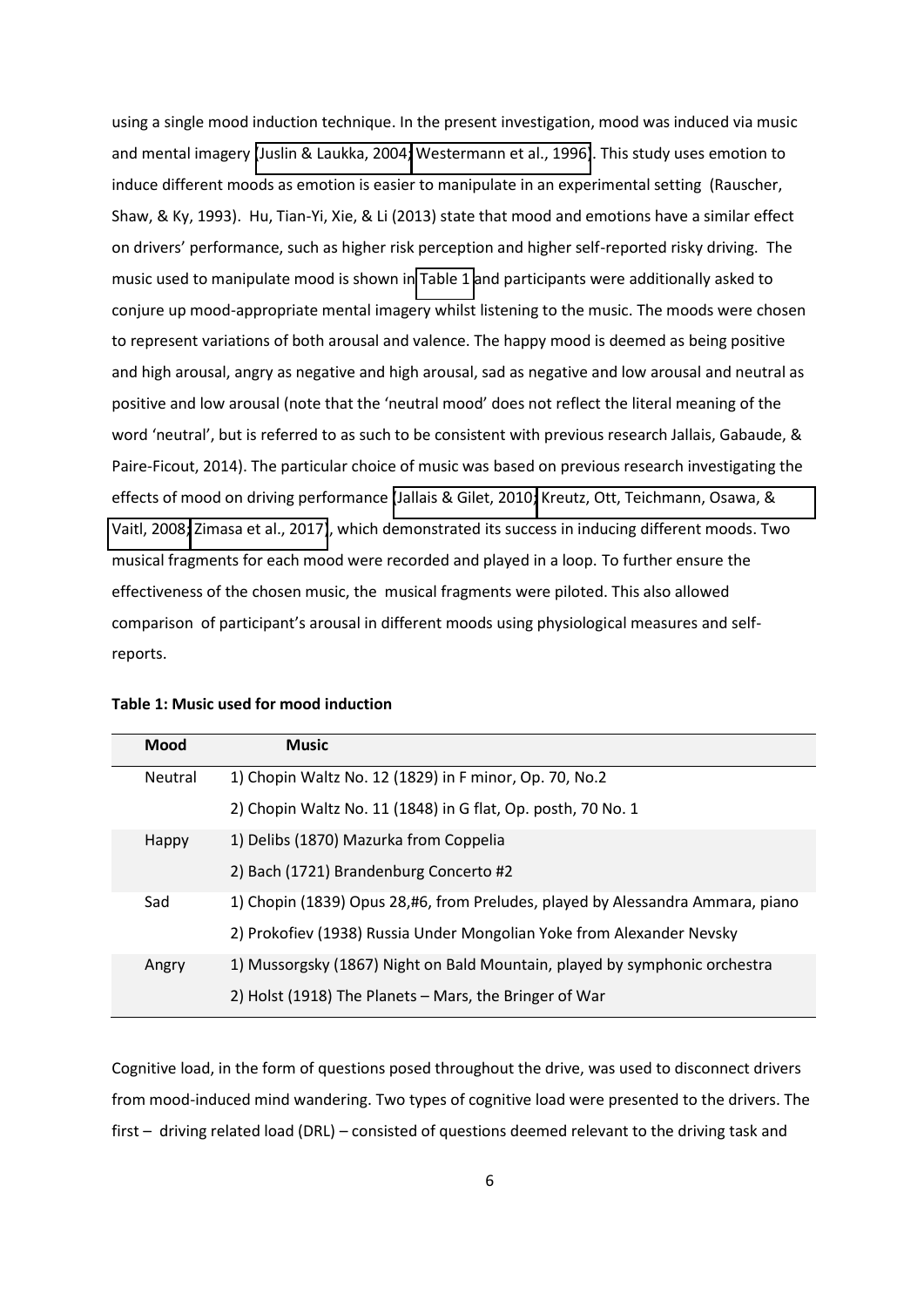hypothesised to improve driving performance more than the second type – non-driving related load (NDRL) – because they direct drivers' attention to the driving environment, thus increasing awareness of traffic related issues. Using the question form of cognitive load was inspired by 'the 20 guestion task' often used in driving related research (Naujoks, Befelein, Wiedemann, & Neukum, [2017\)](#page-23-0), but adapted to meet the needs of this study by decreasing the task difficulty and increasing relevance to the driving task. The questions used in both tasks can be found in the Appendix and the participants were informed that their answers would not be assessed, but they still had to respond, as this would confirm that they were following the instructions. Driving performance in DRL and NDRL scenarios was compared to a baseline scenario (NONE) where no questions were posed.

## 2.4 Experimental design and procedure

A (3x4) mixed design was employed with Load as the within-subject factor (3 levels -NONE, NDRL and DRL), and Mood as the between-subject factor (4 levels – Neutral, Happy, Sad and Angry). Thus, within every Mood condition, participants performed three drives: NONE, NDRL and DRL. The order of these drives was counterbalanced (six permutations) [\(Figure 1\)](#page-7-1).

<span id="page-7-1"></span><span id="page-7-0"></span>After completing the consent forms and a standard simulator health and safety briefing, which is used to ensure that participants are aware of experimental procedures, possible risks and what they should do in case of an emergency, participants were asked to complete a mood assessment grid to determine their pre-study mood. The Empatika wristband was placed on the participant's wrist and they were asked to perform a familiarisation (practice) drive with an experimenter present in the simulator. After the practice drive and a short break, the participants remained in the simulator on their own. The baseline drive was then completed (no mood induction or cognitive load). The participants were instructed to drive as they would normally and instructed as follows: "During the car following task, you have to follow the lead vehicle at a distance which you consider to be safest and convenient. The speed of the lead vehicle will fluctuate. You have to try and keep this distance constant and try to do it smoothly, without rapidly braking and accelerating." This baseline drive established participants' normal driving style and highlighted any potential between-group differences.

Following the baseline drive, the baseline physiological measurements were recorded. The participants were asked to close their eyes, sit calmly and relax for four minutes, thinking about something that would keep them calm and as emotionless as possible. After this, the mood induction took place and participants were asked to listen to one of the four musical excerpts listed

7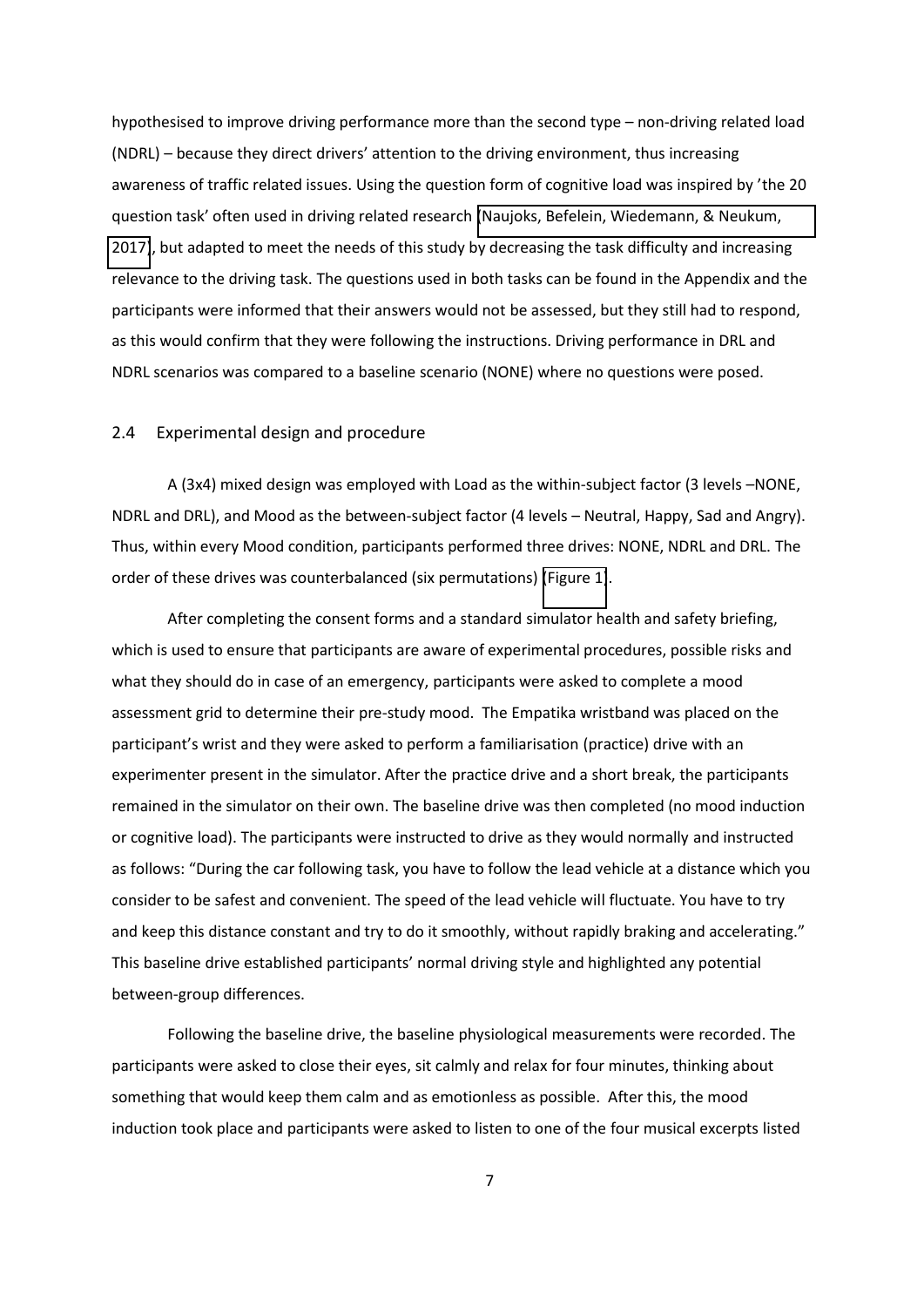in Table 1 (at 80dB) and think about events in their life that corresponded to the music. For example, when 'happy' music was played, they were asked to think about something that had happened to them previously and made them happy.

The participants then performed three experimental drives, in the same mood, but each with a different cognitive load. The music was continously played during the three drives to help maintain the mood, but the volume was reduced to about 60dB, the volume of normal conversation. In the NDRL and DRL drives, the questions were posed via the hands-free communication system in the vehicle at a volume of 65dB, so it was not too loud, but could be heard over the music. The volume was measured using SPLnFFT Noise Meter. The participants were instructed to answer every question quickly and instinctively, using one or two words maximum.

<span id="page-8-0"></span>Participants were offered short, 2-5 minutes breaks between the drives when they could exit the simulator and sit in the briefing room. Each drive was approximately 15 minutes long. On completion, participants were seated in the room next to the simulator and asked to complete the mood assessment grid again. Finally, participants were debriefed and their right to withdraw their data from the analysis was repeated. The experimental procedure is depicted in Figure 1.



#### **Figure 1: Experimental procedure**

## 2.5 Dependent measures

Self-assessment of mood and the measurement of physiological variables were used to determine changes in subjective and objective measures of mood, as a result of the experimental mood manipulations. The mood assessment grid [\(Russell et al., 1989\)](#page-25-5) elicited measures of both mood valence and arousal. The participants had to place a cross in the box that represented their mood, using both valence (unpleasant to pleasant from left to right) and arousal (low to high from the bottom to top) on a scale of one to nine. In the example in [Figure 2,](#page-8-0) the resulting mood score would be four on the valence scale and seven on the arousal scale.

The physiological measures of heart rate (HR) and electro dermal activity (EDA) were used as they have been found to correlate with arousal [\(Borghini, Astolfi, Vecchiato, Mattia, & Babiloni,](#page-21-1)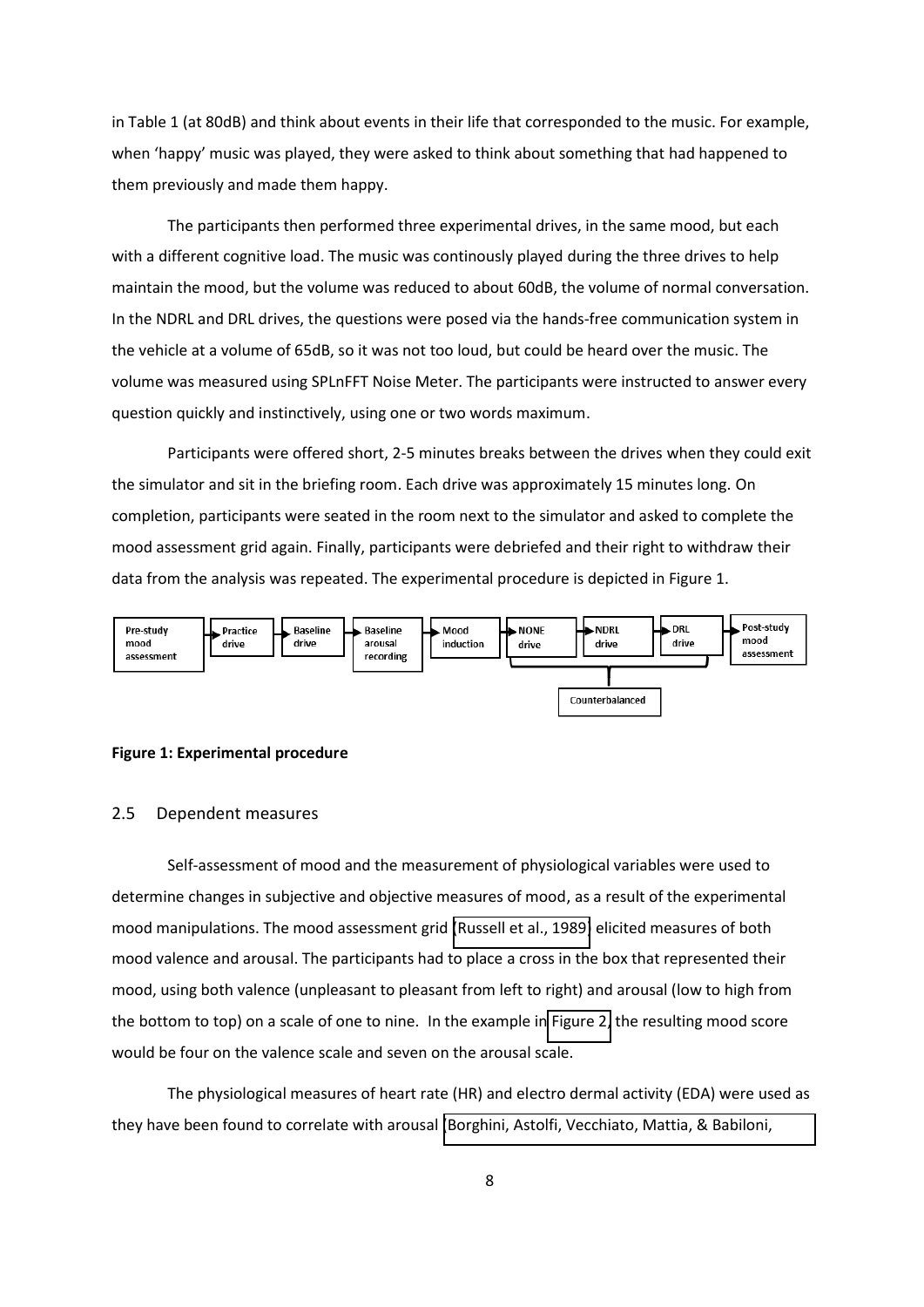[2014;](#page-21-1) [Brookhuis & de Waard, 2010;](#page-22-6) [Collet, Salvia, & Petit-Boulanger, 2014;](#page-22-7) [Taylor, 1964\)](#page-25-6). These were continuously measured throughout the whole experiment.



**Figure 2: Mood-assessment grid [\(Russell et al., 1989\)](#page-25-5)** 

.<br>-

The participant followed a lead car that varied its speed between 50 and 60 mph in an approximate sinusoidal cycle with a frequency of about 0.03 Hz (this means that the lead car reaches its minimum/maximum speed of 50/60 mph every 33.3 seconds and oscillates between them). Several standardised car following metrics were used [\(Brookhuis et al., 1994\)](#page-22-3). Firstly, coherence was calculated, being a measure of squared correlation between the speeds of the participant's car and the lead car. Its value is similar to  $R^2$ , ranging from 0 to 1, with 1 being a perfect match between the two signals. If the correlation is < 0.3, it is concluded that the driver has not engaged in car following and further metrics should not be interpreted. Secondly, modulus was extracted, defined as an amplification factor of the participant's speed with respect to the lead car. Modulus  $< 1$  is interpreted as undershoot, and modulus > 1 is interpreted as an overshoot. Thirdly, phase shift was analysed, representing the delay in a participants' response to the change in speed of the lead car.

In addition, time headway (TH) was analysed with THs longer than 6 seconds being excluded from the analysis, as they are too long to be considered as following behaviour [\(Vogel, 2002\)](#page-25-7). The proportion of time participants spent in one second intervals (0-1, 1-2, 2-3, 3-4, 4-5, and 5-6<sup>2</sup>) was calculated as a proportion of all time spent following and compared across conditions.

With regards glance patterns, two measures were extracted from the data. First, duration of eye fixations was calculated which has been associated with higher mental workload [\(Recarte &](#page-25-8) 

<sup>2</sup> The times are calculated from 0 to less than 1 (1 not included), from 1 to less than 2 (2 not included), etc.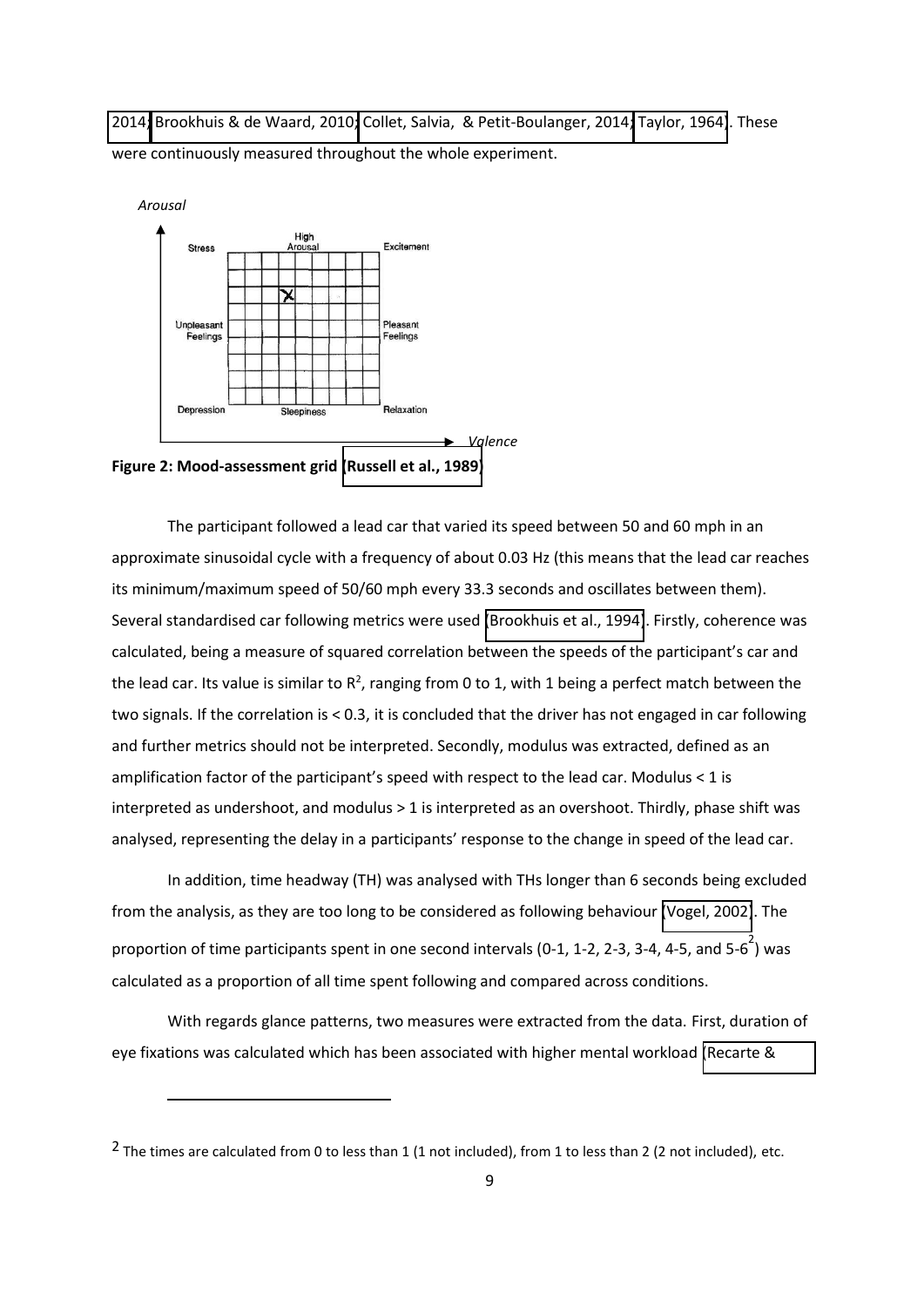[Nunes, 2000\)](#page-25-8) and a drivers' ability to shift attention in difficult road conditions (Crundall, [Underwood, & Chapman, 1998\)](#page-22-8). In addition, the spread of fixations, associated with an increase in cognitive load [\(Kountouriotis & Merat, 2016\)](#page-23-7), was calculated.

## 2.6 Data analysis

Driving performance data was missing for two participants in the angry and one participant in the happy mood, due to them overtaking the lead vehicle in the car following scenario. The analysis was therefore performed on 37 participants. In cases where the driving performance data were not collected, the glance measures were still included in the analysis. EDA and HR data from 32 participants was used with eight participants' data having been lost due to a technical fault. The driving related data was processed in Matlab and the data collected from the eye tracker was processed in R.

To ensure that any changes found in driving performance and glance patterns were not due to individual differences, the baseline measures of driving performance, glance and mood data were compared between the four groups of participants; one-way ANOVAs were performed where the data were normally distributed and Kruskal–Wallis tests were used when not. Following this, twoway repeated measures ANOVAs were used to determine main effects and interactions, with the within-subject factor Load and the between-subject factor Mood. For the within-subject effect, Greenhouse-Geisser correction was used if the assumption of sphericity was violated. Planned contrasts were conducted for the between subjects factor of Mood, in preference to post hoc tests, as the latter are ineffective in extracting the effects of central interest from the factorial ANOVA, and are oversensitive to sphericity[. Boik \(1981\)](#page-21-2) argues that even small deviations from sphericity result in considerable biases in F-tests. Planned contrasts were formulated based on previous findings and to control for Type I errors [\(Stefan & Mats, 2016\)](#page-25-9). Levine's statistic was used to assess homogeneity of variances. The planned contrasts were defined as follows:

Contrast 1 (C1) - Sad against Neutral + Happy + Angry based on a study, which showed that hazard perception was the most impaired for sad drivers [\(Zimasa et al., 2017\)](#page-26-0).

Contrast 2 (C2) - Neutral against Happy + Angry. This compared low arousal and high arousal moods and was based on previous findings that high arousal mood is more detrimental for driving safety [\(Abdu, Shinar, & Meiran, 2012;](#page-21-3) [Eherenfreund-Hager et al., 2017\)](#page-22-2).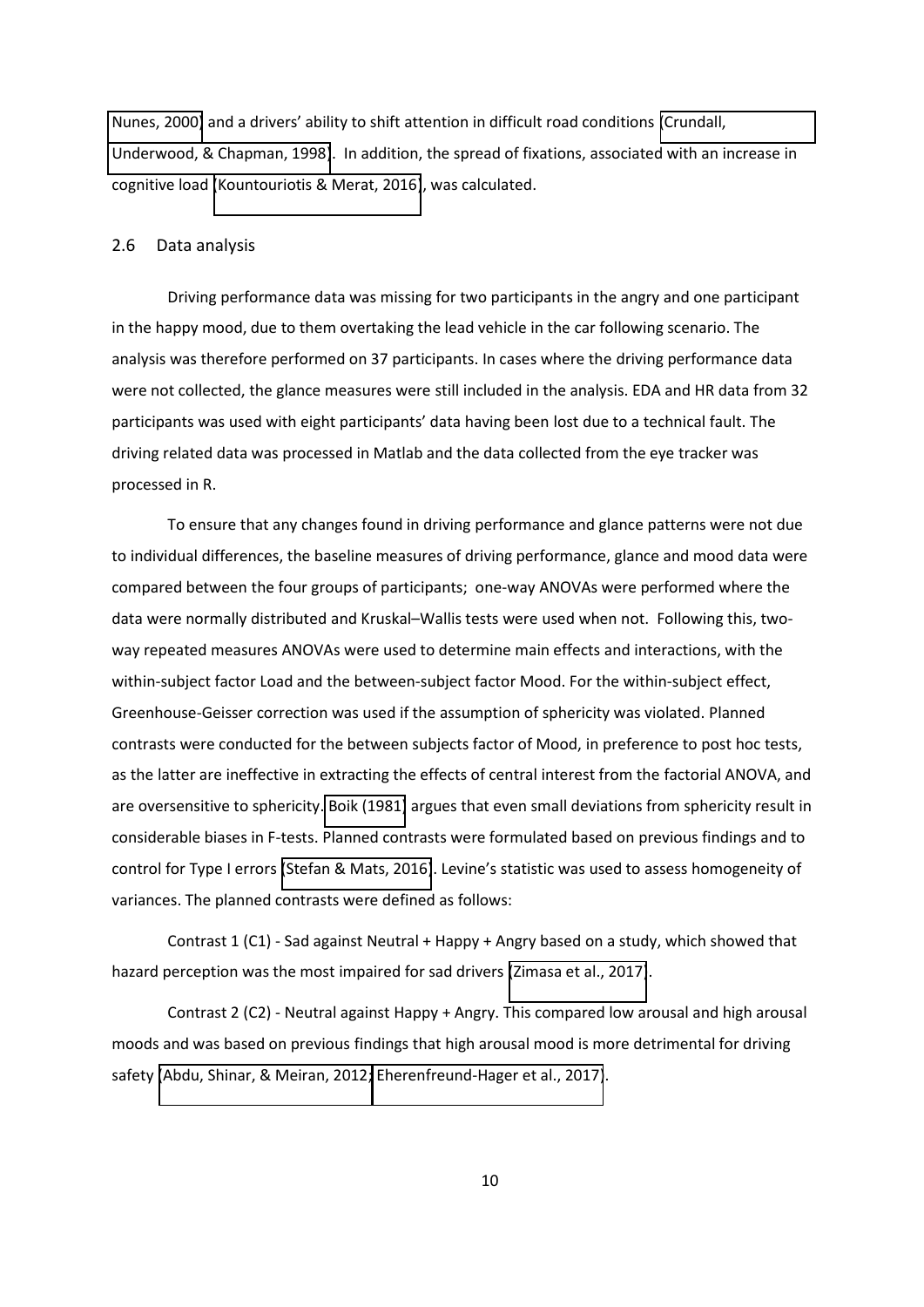Contrast 3 (C3) - Comparison between the two high arousal moods - Happy against Angry. This determined whether there is a difference between two high arousal moods of different valence [\(Schwarz, 2000\)](#page-25-10).

Planned contrasts were not conducted for the within subjects factor of Load as this was an exploratory variable with no a priori knowledge regarding the likely experimental effects.

The data were analysed by comparing the changes from the baseline to the corresponding mood, as mood was a between-subjects factor. This established changes in drivers' usual driving and glance behaviours as a result of mood induction. It permitted the assessment of whether the changes in Mood and Load conditions were due to an increase in one condition or decrease in the other. For example, if a significant difference in speed was found, that difference could be due to either an increase in speed in the angry mood or a decrease in speed in the sad mood. This method permits the monitoring of mood-related changes in more detail and the drawing of more robust conclusions. In addition, as the baseline drives were performed before mood induction, this method accounted for habituation. Dawson, Schell, and Filion (2007) defined habituation as a decline in physiological response with repetition of presented stimuli. This change analysis was performed on the driving performance, glance and physiological data.

# **3 Results**

<span id="page-11-0"></span>There were no significant differences in the baseline measures of all the dependent variables parameters between the four groups of participants, indicating that individual differences did not account for the observed changes. The analysis of the pre-study mood grid data showed that there were no significant differences in mood valence or arousal between the participants assigned to the different conditions (means=6.63 and 6.13 respectively on the 9 point scale). This indicates that the participants in each group were in approximately the same marginally positive mood and similarly aroused prior to the experiment.

The results are presented as follows: first the results of the mood induction are provided which establish the efficacy of the procedure. Following this, the results pertaining to the two main hypotheses are presented, whereby the effects of Mood and Load on driver performance and glance patterns are established. Finally, the results are summarised in Tables 4 and 5.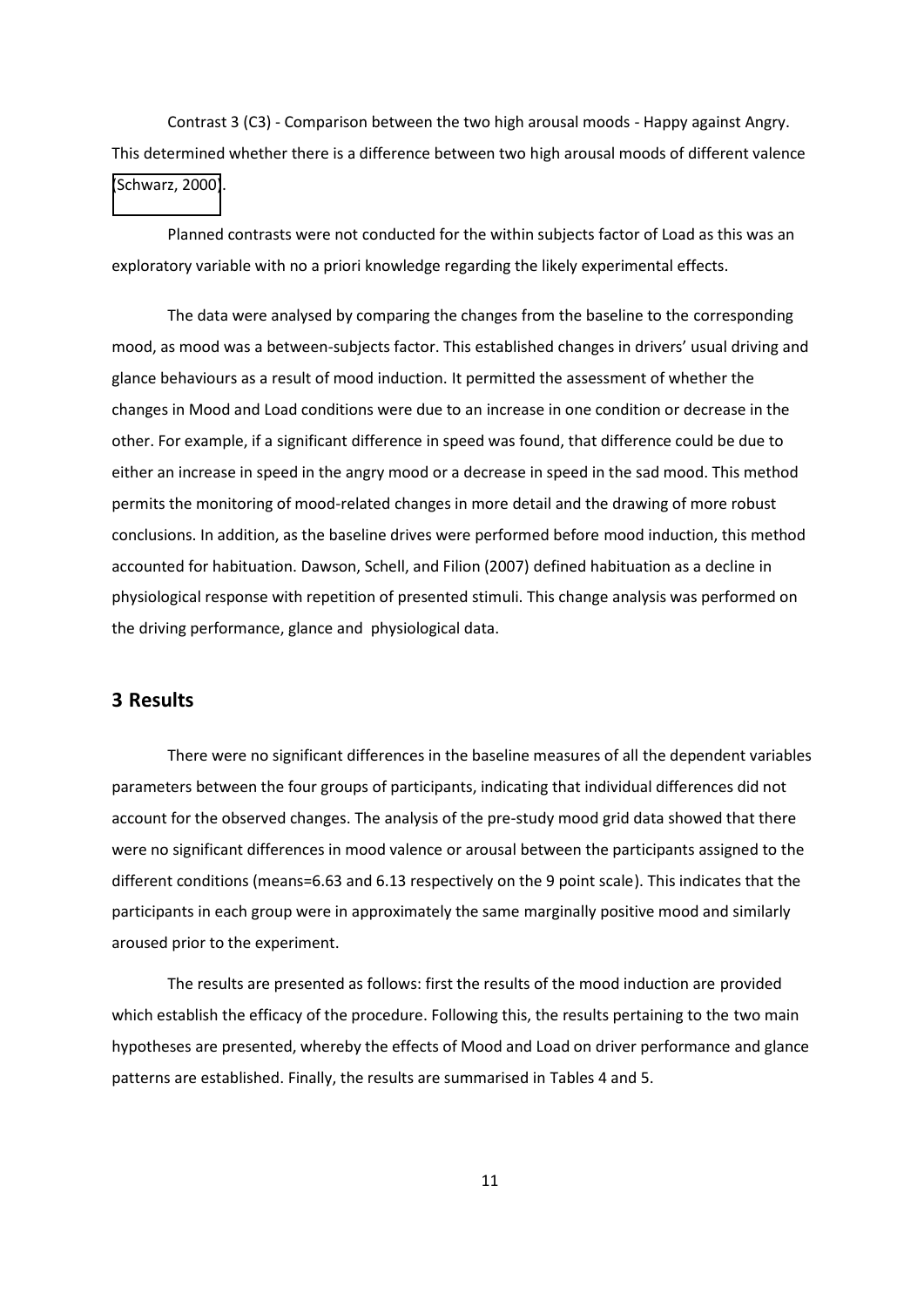## 3.1 Mood induction

Self-reported and physiological measures were elicited in order to verify that mood induction had taken place. A two-way ANOVA was performed on valence and arousal with Mood (4 levels) being the between and Time Point (pre and post study) the within subjects factors. There was no main effect of Mood on self-reported mood valence or arousal.

<span id="page-12-0"></span>However, there was a main effect of Time Point on valence,  $F_{(1, 36)} = 19.16$ ,  $p < 0.001$ ,  $p^2 =$ 0.24, with pre-study mood (mean =  $6.6$ ) being significantly higher than post-study mood (mean = 5.25). There also was a significant interaction,  $F_{(3,36)} = 8.59$ ,  $p < 0.001$ ,  $\eta^2 = 0.32$ [. Figure 3](#page-11-0) shows that valence in the angry and the sad moods decreased after mood induction, indicating that participant's moods in these two condition became more negative.

<span id="page-12-1"></span>

**Figure 3: Self-reported mood valence and arousal for pre (solid bars) and post (striped bars) mood induction** 

There was also a main effect of Time Point on arousal,  $F_{(1, 36)} = 22.05$ ,  $p < 0.001$ ,  $n^2 = 0.2$ , with pre-study mood (mean = 6.13) being significantly higher than post-study (mean = 5.08). There also was a significant interaction,  $F_{(3, 36)} = 4.4$ ,  $p < 0.01$ ,  $n^2 = 0.22$ . [Figure 3](#page-11-0) shows that arousal decreased after mood induction in the neutral and the sad moods.

With regards to physiological data, there was a main effect of Mood on EDA  $\chi^2$  (3) = 21.76, p  $1$  < 0.001,  $\eta^2$  = 41.3, with mean ranks of 25.83 for the neutral, 12.00 for the happy, 29.55 for the sad and 10.50 for the angry moods, [\(Figure 4\)](#page-12-0). There was also a main effect of Mood on HR  $\chi^2(3)$  = 23.2,  $p < 0.001$ ,  $p^2 = 37.5$ , with mean ranks of 29.63 for the neutral, 12.90 for the happy, 24.00 for the sad and 7.50 for the angry moods.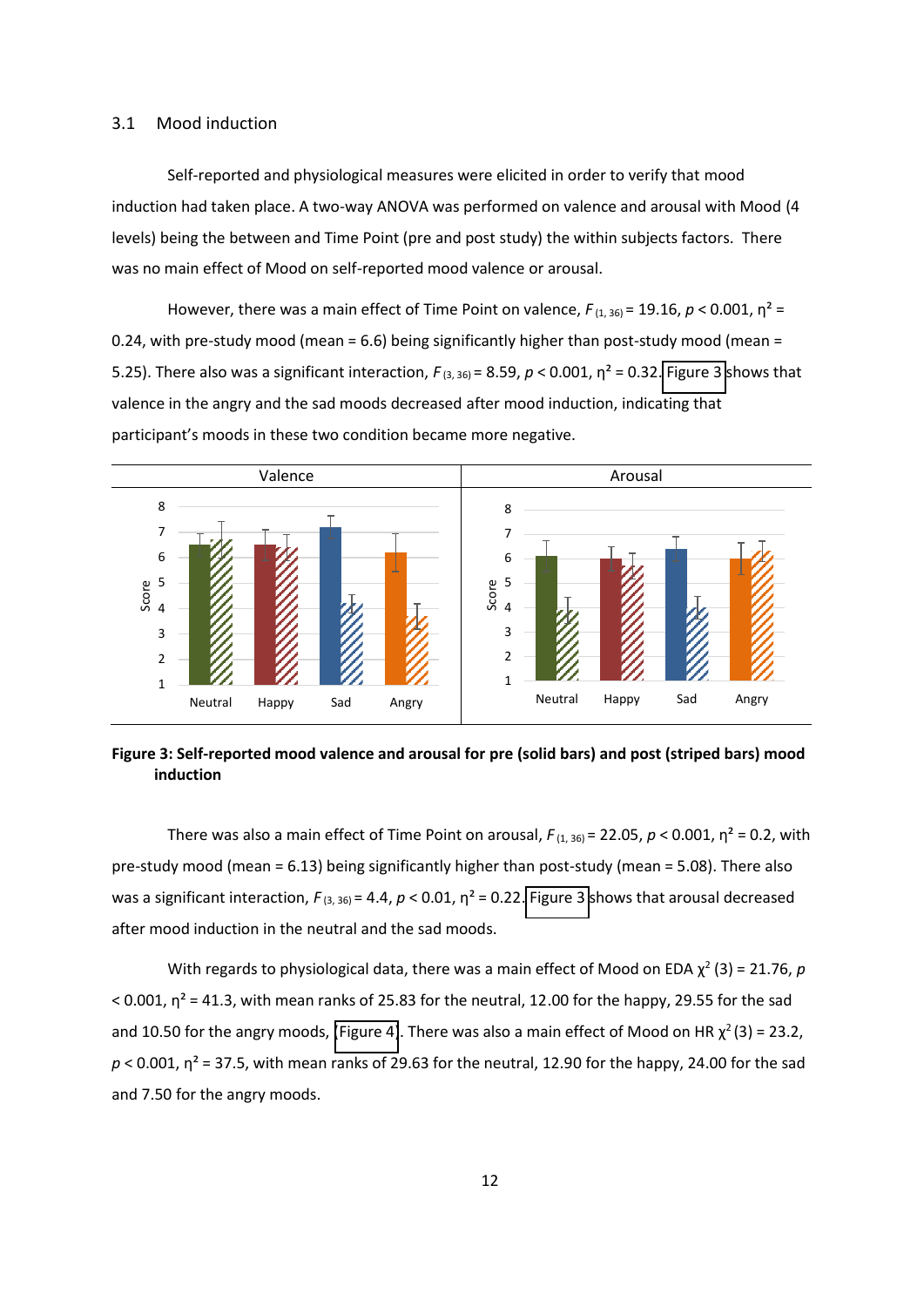

#### **Figure 4: Changes in EDA and HR pre and post Mood induction**

For both EDA and HR, pairwise comparisons showed the significant differences to be between the low (neutral, sad) and the high (happy, angry) arousal conditions [\(Table 2\)](#page-12-1).

|                        | <b>EDA</b> |           | <b>HR</b> |           |
|------------------------|------------|-----------|-----------|-----------|
| <b>Mood comparison</b> | U-test     | p value   | U-test    | p value   |
| Angry v Happy          | 0.46       |           | 5.4       |           |
| Angry v Neutral        | 11.82      | $0.004**$ | 22.13     | $0.00**$  |
| Angry v Sad            | 12.8       | $0.002**$ | 16.5      | $0.006**$ |
| Happy v Neutral        | 10.89      | $0.006**$ | $-16.73$  | $0.005**$ |
| Happy v Sad            | 9.02       | $0.02*$   | 11.1      | 0.11      |
| Neutral v Sad          | 4.34       | 0.22      | $-5.63$   | 1         |

<span id="page-13-0"></span>**Table 2: Test statistics and p values for post-hoc comparisons of EDA and HR** 

Having established that mood induction was successful and that the different moods had varying effects on physiology and self-reported valence and arousal, the following sections address the hypotheses relating to the effects of Mood and Load on driving and glance behaviour.

## 3.2 Effect of Mood and Load on car following and time headway

<span id="page-13-1"></span>There were no main effects of Mood and Load on the measure of coherence and no interaction effects. The minimum correlation was higher than 0.3 indicating that participants were engaged in the car following task, thus phase shift and modulus could be reliably analysed (see Section 2.5) [\(Brookhuis et al., 1994\)](#page-22-3). For phase shift, there was a significant main effect of Mood, *F*  $(3, 33)$  = 3.4,  $p < 0.05$ ,  $\eta^2$  = 0.24 [\(Figure 5\)](#page-13-0). Planned contrasts showed that the sad mood initiated the biggest changes in phase shift from the baseline compared to other moods,  $t_{(89.41)} = -4.78$ ,  $p < 0.01$ . There was no main effect of Load and no interactions in changes in phase shift.

With regards to modulus, there was a significant main effect of Mood,  $F_{(3, 33)} = 3.63$ ,  $p < 0.05$ ,  $η<sup>2</sup> = 0.25$ . Planned contrasts showed significant differences in modulus while sad, *t* (32.3) = -2.33, *p* <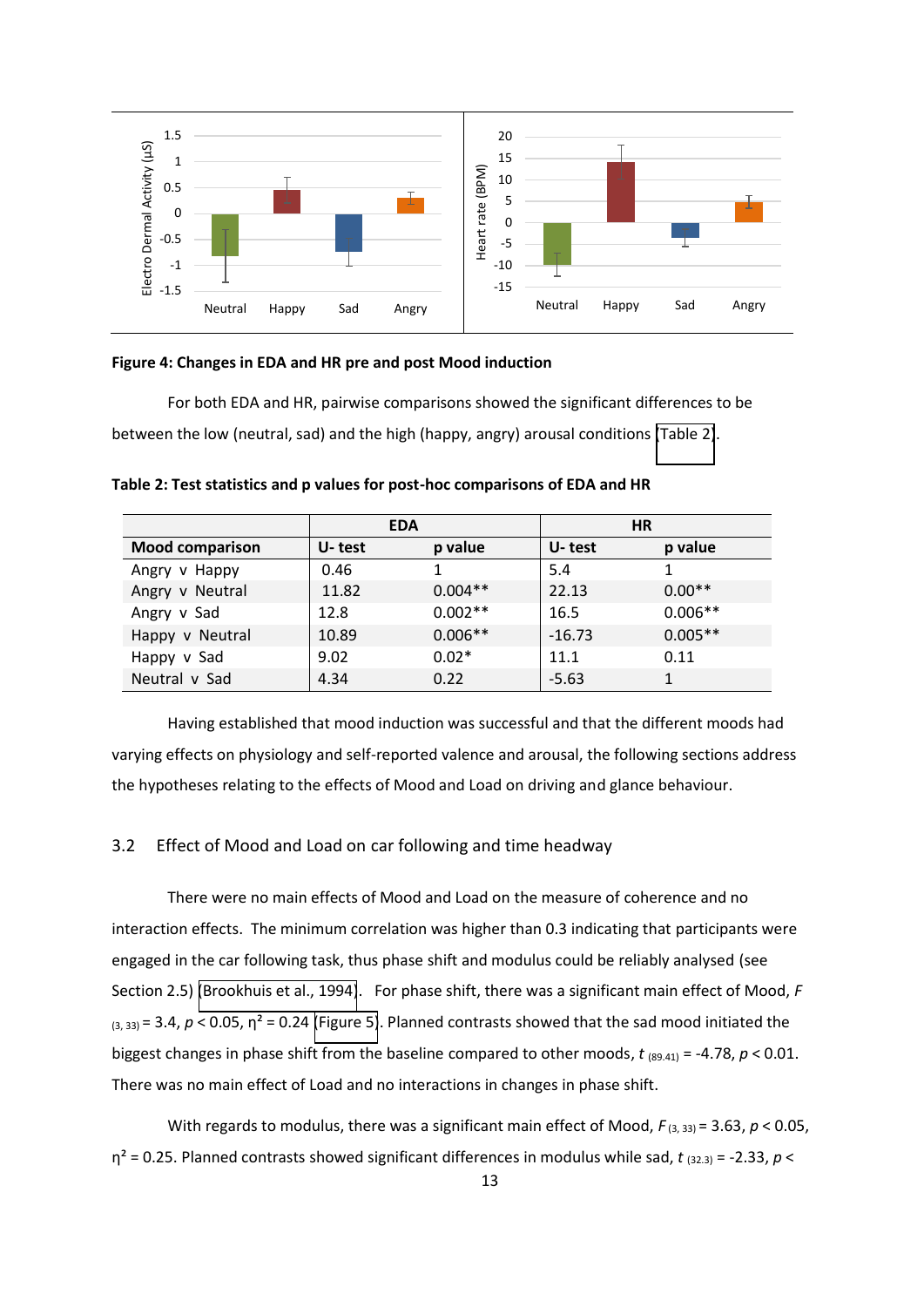0.05 compared to all other moods. There was also a significant difference between the happy and the angry moods,  $t_{(47.62)} = -5.01$ ,  $p < 0.001$ . There was no main effect of Load and no interaction [\(Figure 5\)](#page-13-0).



<span id="page-14-1"></span><span id="page-14-0"></span>

There was a significant main effect of Mood on TH only in 3-4 second time segment,  $F_{(3,36)} =$ 3.2,  $p < 0.05$ ,  $\eta^2 = 0.21$  ([Figure 6\)](#page-13-1). In addition, the planned contrasts showed that the angry drivers significantly decreased the time spent at 3-4 seconds TH compared to happy drivers. The planned contrasts also showed that the sad drivers significantly decreased the time spent at shorter TH (less than 2 seconds) and significantly increased time driving at 4-5 seconds TH, compared to all other moods [\(Table 3,](#page-14-0) [Figure 7\)](#page-14-1). There was a significant main effect of Load in the 3-4 seconds time segment,  $F_{(1.59, 57.27)} = 3.95$ ,  $p < 0.05$ ,  $\eta^2 = 0.1$ . Post hoc tests showed that in the NONE condition drivers spent significantly more time in this time segment compared to the NDRL condition, *t* = 2.81, *p* < 0.05. There were no significant interactions.



**Figure 6: Time headway changes by Mood and Load**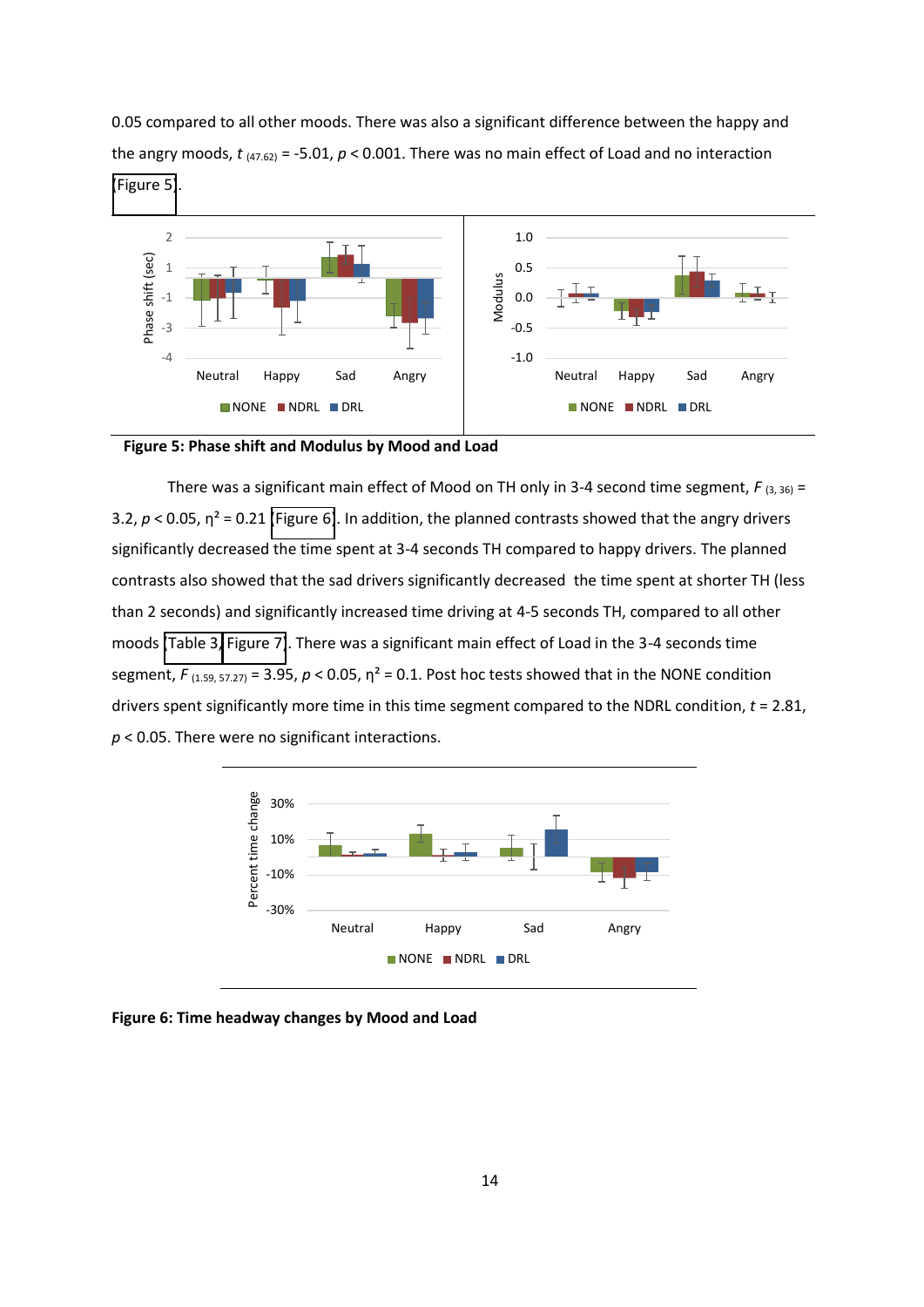

<span id="page-15-0"></span>**Figure 7: Changes in % time spent at TH < 2 seconds (striped) and TH > 2 seconds (solid)** 

Table 3: Inferential statistics for significant planned contrasts: C1 – contrast 1 (sad against neutral, happy and angry), C3 – contrast 3 (angry against happy)

| TH      | Contrast       | $t$ - value              | $p$ - value              |
|---------|----------------|--------------------------|--------------------------|
| $0 - 1$ | C1             | 3.95                     | 0.001                    |
| $1 - 2$ | C <sub>1</sub> | 3.13                     | 0.01                     |
| $2 - 3$ | C <sub>1</sub> | $-2.28$                  | 0.05                     |
| $3 - 4$ | C <sub>3</sub> | 3.95                     | 0.01                     |
| $4 - 5$ | C <sub>1</sub> | $-2.03$                  | 0.05                     |
| $5-6$   | -              | $\overline{\phantom{0}}$ | $\overline{\phantom{0}}$ |

## 3.3 Effect of Mood and Load on glance behaviour

There was a significant main effect of Mood,  $F_{(3,36)} = 4.75$ ,  $p < 0.01$   $\eta_p^2 = 0.28$  on fixation duration. The planned contrasts showed a significant increase in duration while in a sad mood compared to all others, *t* (116) = 2.55, p < 0.01, whilst there was a significant decrease in the neutral mood compared to high arousal moods (happy and angry),  $t_{(116)} = 3.58$ ,  $p < 0.01$ .

<span id="page-15-1"></span>There was a significant main effect of Load,  $F_{(1.71, 61.52)} = 9.23$ ,  $p < 0.001$   $\eta_p^2 = 0.16$  whereby a decrease in fixation durations in NDRL compared to DRL was observed, *t* (55.97) = 2.64, *p* < 0.05.

Finally, a significant interaction between Mood and Load,  $F_{(5.13, 61.52)} = 3.86$ ,  $p < 0.01$ ,  $\eta_p^2 =$ 0.24 was found. Within subjects contrasts showed that the difference was between NONE (mean - 0.08 sec) and NDRL (mean 0.03 sec) in the sad mood. Between NDRL (mean 0.14 sec) and DRL (0.03 sec) in the happy mood there was also a marginally significant effect *p* = 0.08 [\(Figure 8\)](#page-15-0).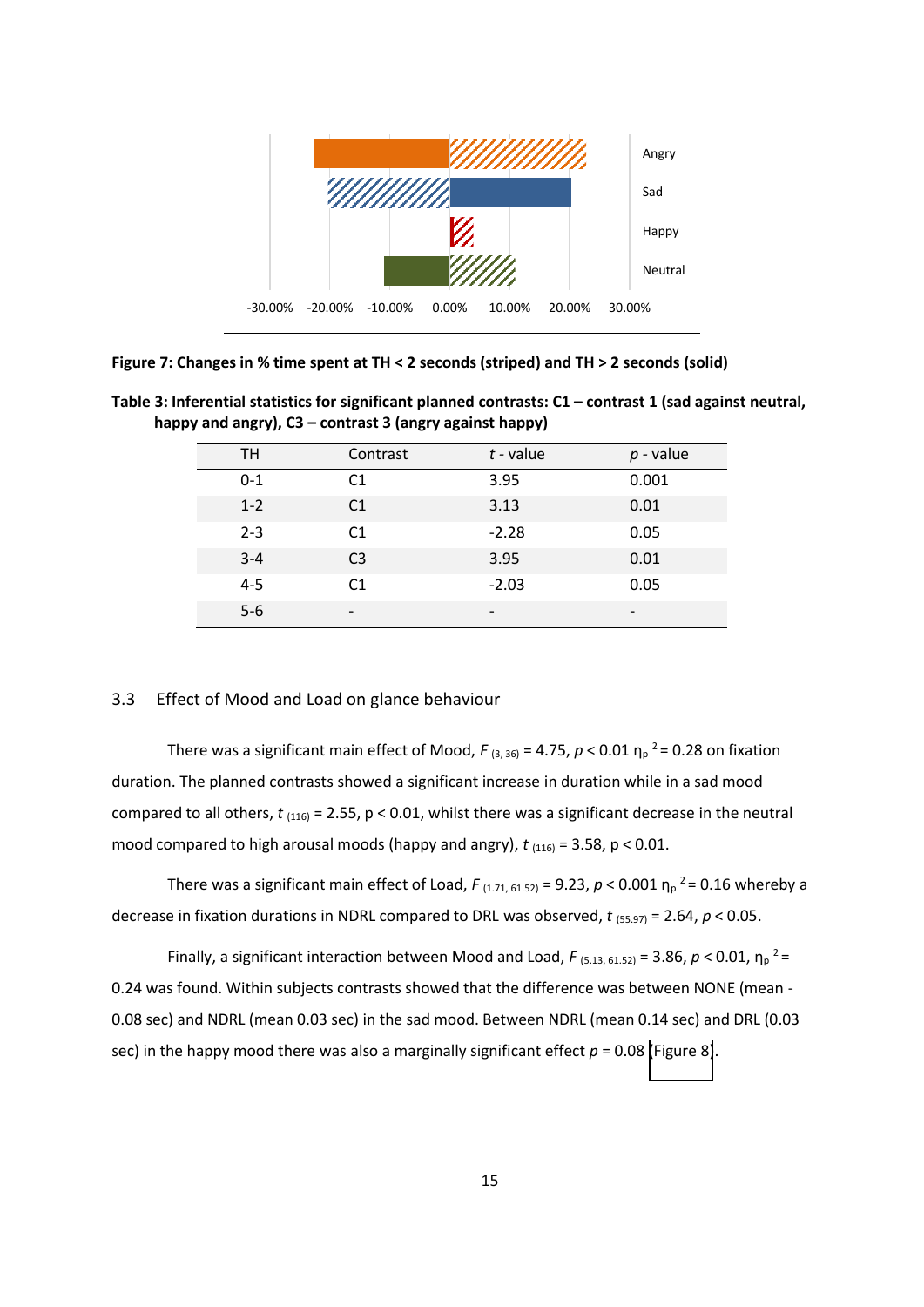<span id="page-16-0"></span>

<span id="page-16-1"></span>

Moving onto the horizontal spread of fixations, there was a marginally significant main effect of Mood,  $F_{(3, 36)} = 2.52$ ,  $p = 0.07$ ,  $\eta_p^2 = 0.17$  [\(Figure 9\)](#page-15-1). Planned contrasts showed a significant narrowing in the spread of fixations while sad,  $t_{(116)} = 2.64$ ,  $p < 0.01$  compared to all other moods. On the other hand, the spread of fixations was significantly wider in the neutral mood compared to the high arousal conditions (happy and angry),  $t_{(116)} = 2.77$ ,  $p < 0.01$ .

There was no significant main effect of Load and no interactions in changes from the baseline to the corresponding Load conditions.





## 3.4 Summary tables of results

A significant main effect of Load was observed only for fixation duration and TH in the 3-4 seconds segment, whilst interactions with mood were observed only for fixation durations [\(Table 4\)](#page-16-0). The main effects of Mood and the contrasts are summarised in [Table 5.](#page-16-1)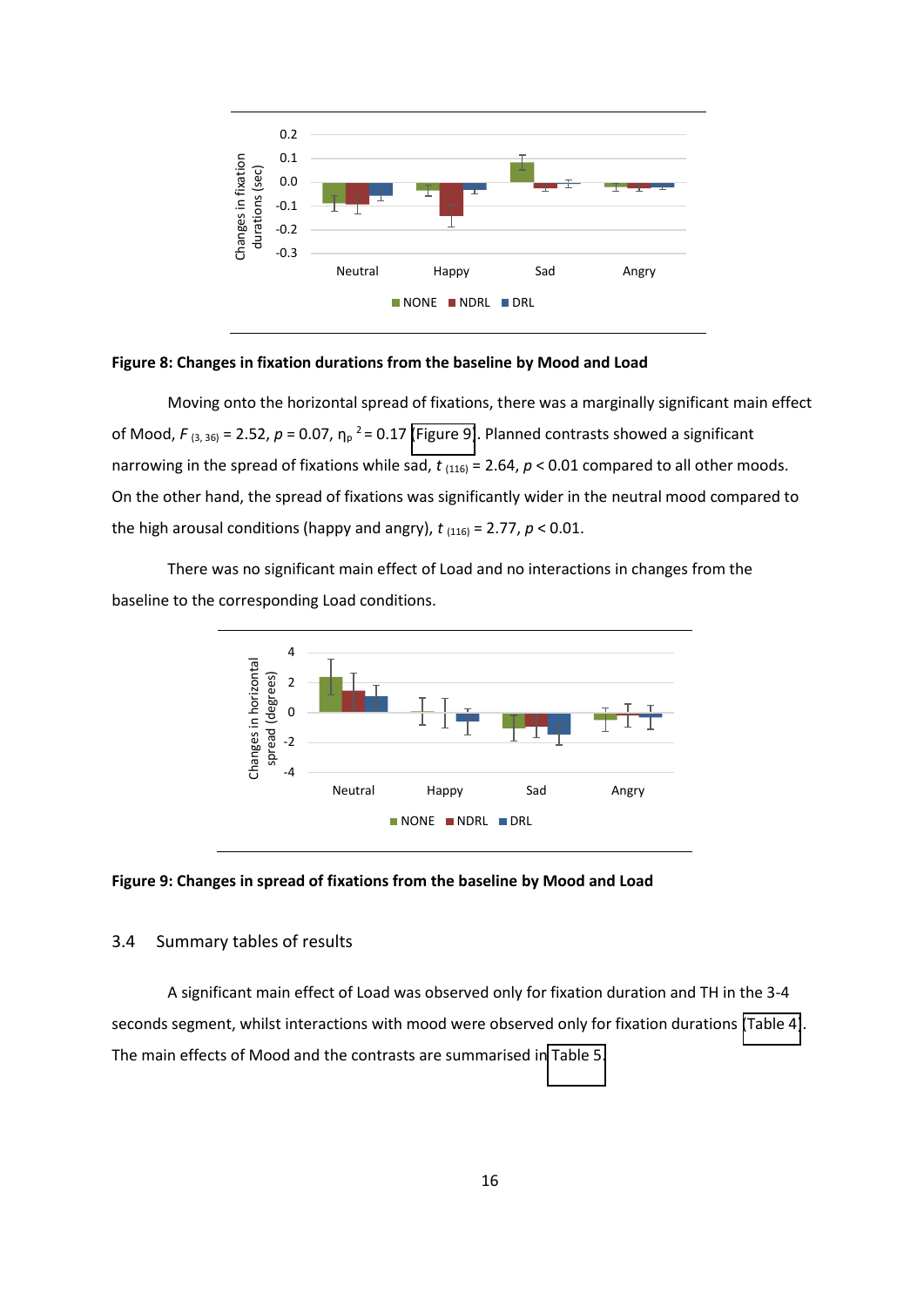| Measure           | Main effect | Effect size | Post hoc  |         | Interaction              |
|-------------------|-------------|-------------|-----------|---------|--------------------------|
| Fixation duration | $9.23***$   | 0.16        | NDRL-DRL  | $2.64*$ | $3.86***$                |
| TH 3-4 seconds    | 3.95*       | U.L         | NONE-NDRL | $2.81*$ | $\overline{\phantom{0}}$ |

## **Table 4: Main effect of Load** *F* **values and effect size. Post hoc tests** *t* **values, and interaction**

## **Table 5:** *F* **values, effect size, mood contrasts and associated with them** *t* **values for phase shift, modulus, time headway and glance measures**

| Measure                           | F         | <b>Effect size</b> | <b>Contrast Mood</b> |             |
|-----------------------------------|-----------|--------------------|----------------------|-------------|
| Phase shift                       | $3.4*$    | 0.24               | 1                    | $-4.78**$   |
| <b>Modulus</b>                    | $3.63*$   | 0.25               | 1                    | $-2.33*$    |
|                                   |           |                    | 3                    | $-5.01***$  |
| TH 3-4 sec                        | $3.2*$    | 0.21               | See table 3          | See table 3 |
| Fixation duration                 | $4.75***$ | 0.28               | 1                    | $2.55***$   |
|                                   |           |                    | 2                    | $3.58**$    |
| Horizontal spread<br>of fixations | 2.52      | 0.17               | 1                    | $2.64**$    |
|                                   |           |                    | 2                    | $2.77**$    |

# **4 Discussion**

The primary aim of this study was to investigate the effects of drivers' mood on measures of car following behaviour and glance patterns when performing a task that required sustained attention. Introducing low-levels of cognitive load to act as a distractor to mood-induced mind wandering to counteract any negative effects of mood was the secondary aim. The procedure used for mood induction (music with mental imagery) was successful in placing drivers in a variety of moods with different arousal and valence states, as evidenced by self-reports and physiological measures.

It was hypothesised that all induced moods, apart from neutral, would encourage moodrelated mind wandering which would affect driver performance and glance patterns. Low levels of cognitive load (in the form of questioning) was hypothesised to disconnect participants from mind wandering. It was predicted that the efficacy of such an intervention would depend on relevance of the questions to the driving task; whilst non-driving related load (NDRL) was hypothesised not to have an effect, driving-related load (DRL) was expected to direct drivers' attention to the driving environment, and improve performance. In relation to drivers' mood, the hypothesis was supported, with the differing moods having varying effects on performance; for cognitive load, the hypothesis was partially supported. The results are discussed in more detail below, discussing each mood separately.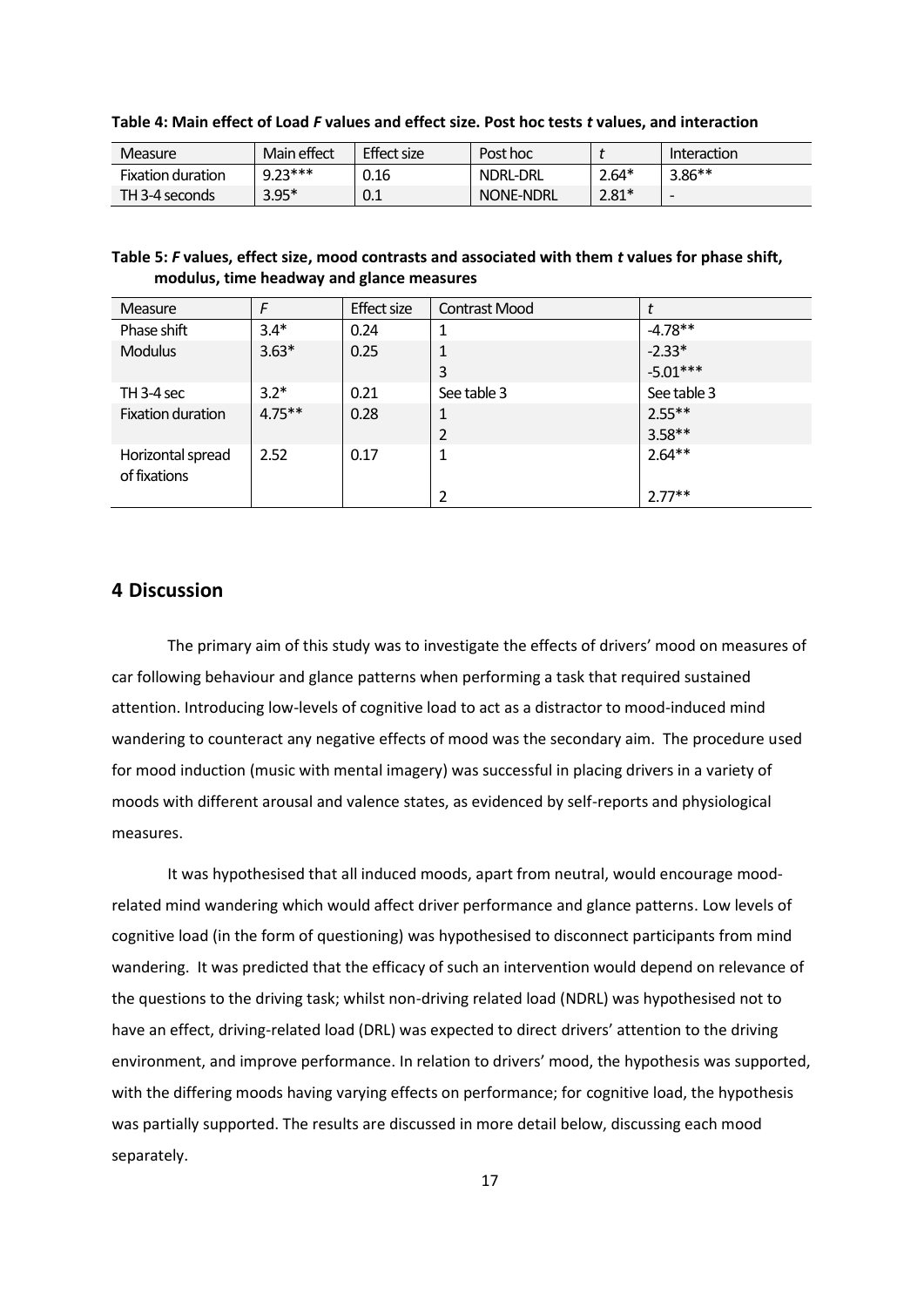The neutral mood influenced car following behaviour only marginally, with no significant changes in some measures (modulus and coherence) but showing some unexpected trend towards improvement in reaction to the speed change of the lead vehicle (phase shift); this suggests some benefits of being in a neutral mood when sustained attention is needed. With respect to the choice of TH, the neutral mood did not influence this parameter in a consistent manner, apart from a tendency for drivers to reduce time spent at headways between 2-3 seconds. If the conclusions were drawn only from the driving performance (phase shift, modulus and time headway) results, then it could be argued that the neutral mood had only a marginal effect on driving safety. However, glance behaviour data provided additional insight. The decrease in fixation durations indicate an improvement in attentional shift and information processing compared to high arousal moods (happy and angry). In addition, the spread of fixations show that the drivers in the neutral mood exhibited a wider visual field compared to high arousal moods; this suggests that if an additional hazard were to present itself, drivers in the neutral mood would detect it more quickly and have more time to react appropriately [\(Chapman & Underwood, 1998;](#page-22-9) [Crundall, Underwood, & Chapman,](#page-22-10)  [2002;](#page-22-10) [Crundall et al., 1998\)](#page-22-8).

The happy drivers did not show clear patterns in any of the car following measurements. A decrease in phase shift indicated some improvement in sustained attention, but this was not significant. On the other hand, increased fixation durations, especially when NDRL was present, provides some evidence of mind wandering in this mood. However, the driver's visual field remained unchanged, as evidenced by the lack of change in the spread of fixations.

The effect of mind wandering on drivers in a sad mood was evident from both driving and glance behaviours. Only the sad drivers significantly increased phase shift compared to all other moods, suggesting an impaired ability to respond to the speed changes of the lead car. The drivers also significantly overshot (over-reacted), as indicated by modulus. With regards to TH, the sad drivers reduced the proportion of time spent below two seconds by approximately 20% and spent an additional 20% above two seconds, showing a preference for a larger safety margin to the car in front. An increase in TH has been interpreted as an action to accommodate drivers' performance [\(Winsum & Heino, 1996\)](#page-26-2) and increases in drivers' cognitive load (Jamson, Westerman, Hockey, & [Carsten, 2004\)](#page-23-8). The question here is whether this increase is enough to accommodate an unexpected event? The glance measures suggest not. Increased fixation durations and narrower visual field provide evidence for impaired attentional shift and information processing. These findings support Pêcher et al. (2009) who also found that a sad mood is the most internal state of mind when drivers tend to focus on their own sad life issues, and psychological theories stating that

18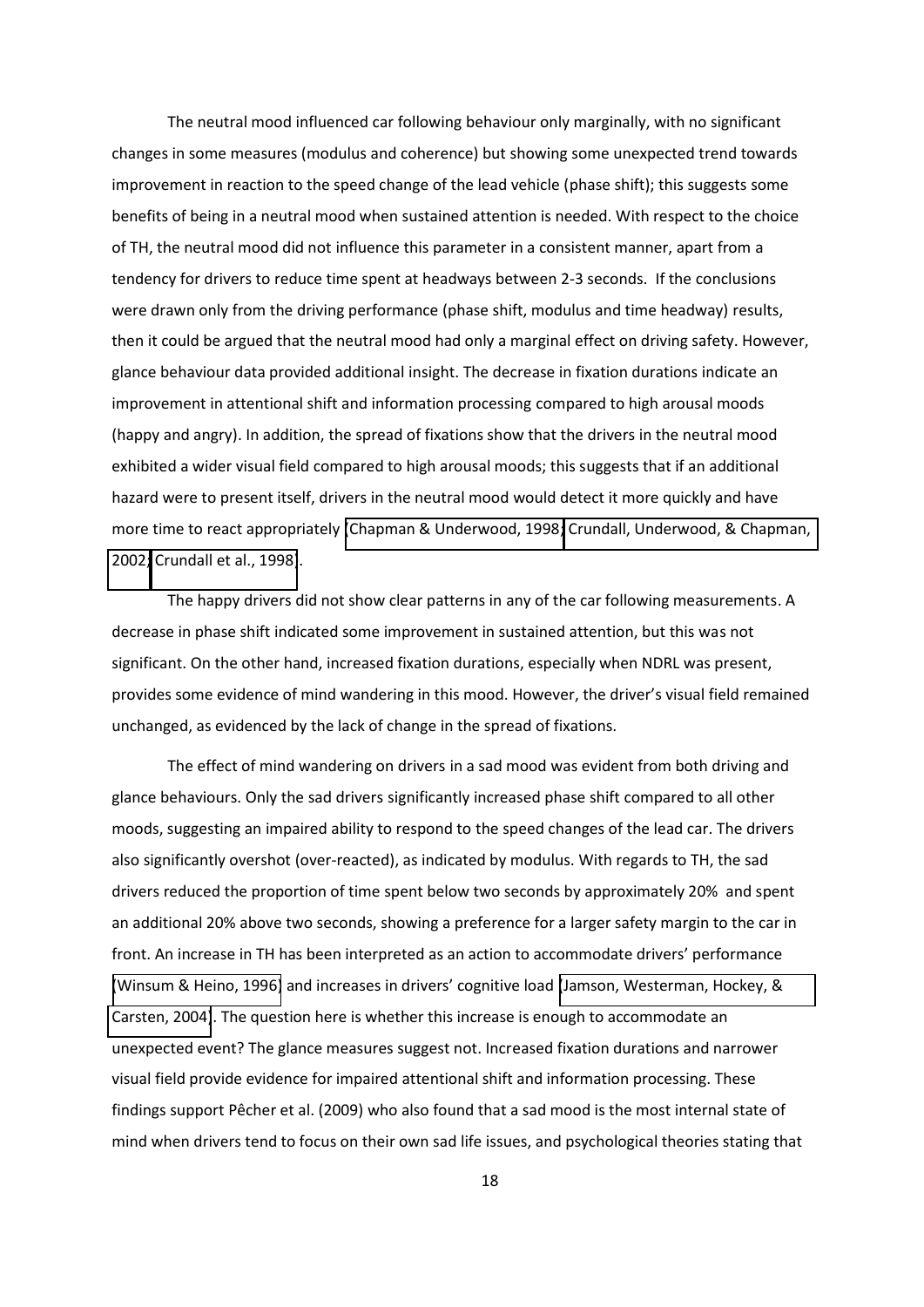sad individuals process information slower due to a systematic information processing manner [\(Luce, Bettman, & Payne, 1997\)](#page-24-6).

At first sight, the angry drivers seemed to improve their driving performance (e.g. phase shift) or maintain it at a similar level to baseline (no or little change in modulus and glance behaviour). However, the angry drivers increased the time spent below two seconds TH by more than 20% and decreased in all other time segments. This suggests that the angry drivers preferred to drive closer to the car ahead. The question here is whether the increase in phase shift (improved response time) can compensate for such short THs if an emergency arose (e.g. a car merging from side junction). In addition, glance behaviour measures provide some additional insight into the angry drivers' safety behaviour in that there was no significant improvement in either fixation durations or spread of fixations. This implies that they might not have enough time to react should a hazard appear, due to a lack of adaptation in glance behaviour. The importance of peripheral vision in driving and the influence of cognitive load on a driver's ability to detect peripheral targets is well established in road safety research [\(Crundall, Underwood, & Chapman, 1999;](#page-22-11) [Summala, Nieminen, &](#page-25-11)  [Punto, 1996;](#page-25-11) [Wolfe, Dobres, Rosenholtz, & Reimer, 2017\)](#page-26-3). Therefore, a decreased following distance with no associated change in visual search patterns could be disadvantageous in the event of a sudden hazard. These results highlight the importance of taking into account multiple parameters when assessing driving safety.

To summarise the effects of mood, the positive moods (neutral and happy) appear to have a positive, but limited, effect on driver's performance and their glance behaviour. In contrast the negative moods (sad and angry) can be seen to have much more definitive, yet different, effects. This raises the question, why does mind wandering affect the sad and the angry drivers differently? In information processing terms, a sad mood is known to encourage a systematic processing strategy, characterised by greater attention to detail [\(Schwarz, 2000\)](#page-25-10) and focusing on one aspect at a time [\(Gasper, 2004;](#page-23-9) [Luce et al., 1997\)](#page-24-6). Thus, sad drivers "compensated" for processing self-focused thoughts by increasing their following distance. However, why did the angry drivers not also compensate for their internal thoughts? Averill (1983) differentiates anger from other emotions and suggests that anger is often expressed by aggression and that the aggression is not necessarily directed towards the source of the feeling. Often, individuals target unrelated inanimate objects or strangers. Abrams (2010) concluded that anger could increase concentration and facilitate achievements in sport. Possibly, drivers directed their angry feelings to the car ahead and task completion, thus decreasing their reaction times. This driving style can result in tailgating and road rage [\(Cai et al., 2007;](#page-22-1) [James, 2000\)](#page-23-10).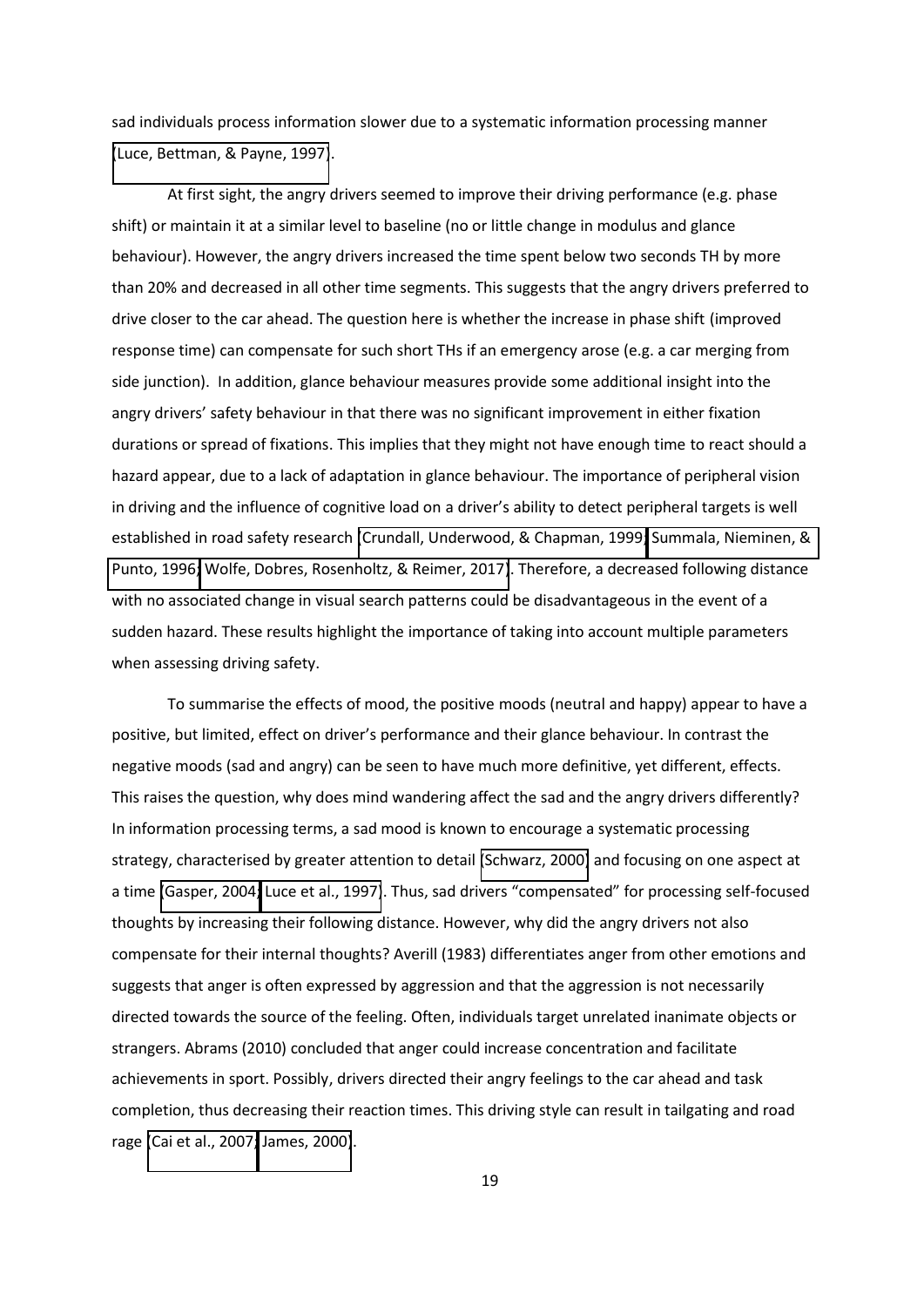With respect to the effect of cognitive load on choice of TH, although there was a change in the amount of time drivers spent in the 3-4 seconds time segment, a clear pattern of results was not evident. It must be noted that the drivers were required to follow the car ahead for a relatively short period of time, and the cognitive load was not designed to interfere with driving safety and thus it may not have had the desired disconnecting power.

Similar to the effects of mood as reported above, cognitive load had clearer effects on glance behaviour, compared to car following and time headway measures. The results from this study show that NDRL had the most positive effect on glance patterns (fixation durations), suggesting that disengaging drivers from their internal thoughts by asking questions not related to driving, facilitates information processing. This finding supports previous research stating that mild cognitive load decreases mind wandering [\(Forster, 2013;](#page-22-12) [Zhang & Kumada, 2017\)](#page-26-4) and facilitates visual attention when driving on familiar roads [\(Young, Mackenzie, Davies, & Crundall, 2018\)](#page-26-5). Conclusions can also be drawn from the interaction effects, whereby in the absence of load, mood has different effects on driver's glance behaviour. The sad drivers were the most affected by moodrelated mind wandering when no questions were asked, compared to drivers in other moods. The absence of any load allowed them to sink into their mood undisturbed, whilst NDRL had a preventative effect by not allowing them to do so in the first place. In the happy mood, however, the non-driving related questions helped to actively disengage drivers' attention from mind wandering, encouraging them to process information faster. It should be noted however, this interaction was only marginally significant, warranting further research. Therefore, whilst on the surface, it appears that non-driving related load similarly affected those in sad and happy moods, it can be seen in [Figure 8](#page-15-0) that the sad mood, left un-checked, is the most detrimental to safety via slower information processing. The neutral and the angry drivers seemed not to be affected by cognitive load. It could be that the drivers in the neutral mood, not being affected by mind wandering, could cope with some amount of cognitive load, whereas the angry mood was too "powerful" to be affected by the type of load used in this study. Support for this can be found in sport psychology research [\(Lazarus, 2000;](#page-24-7) [Rathschlag & Memmert, 2013;](#page-24-8) [Woodman et al., 2009\)](#page-26-6). For example, Rathschlag and Memmert (2013) argue that anger helps to concentrate on the target and positive emotions provide sufficient resources and motivation to pursue a demanding task. However, they found physical performance was significantly improved while angry, compared to the happy, the sad and the neutral conditions.

Five main conclusions can be drawn from this study. First, both dimensions of mood (valence and arousal) should be taken into account when assessing driving safety. Positive and negative

20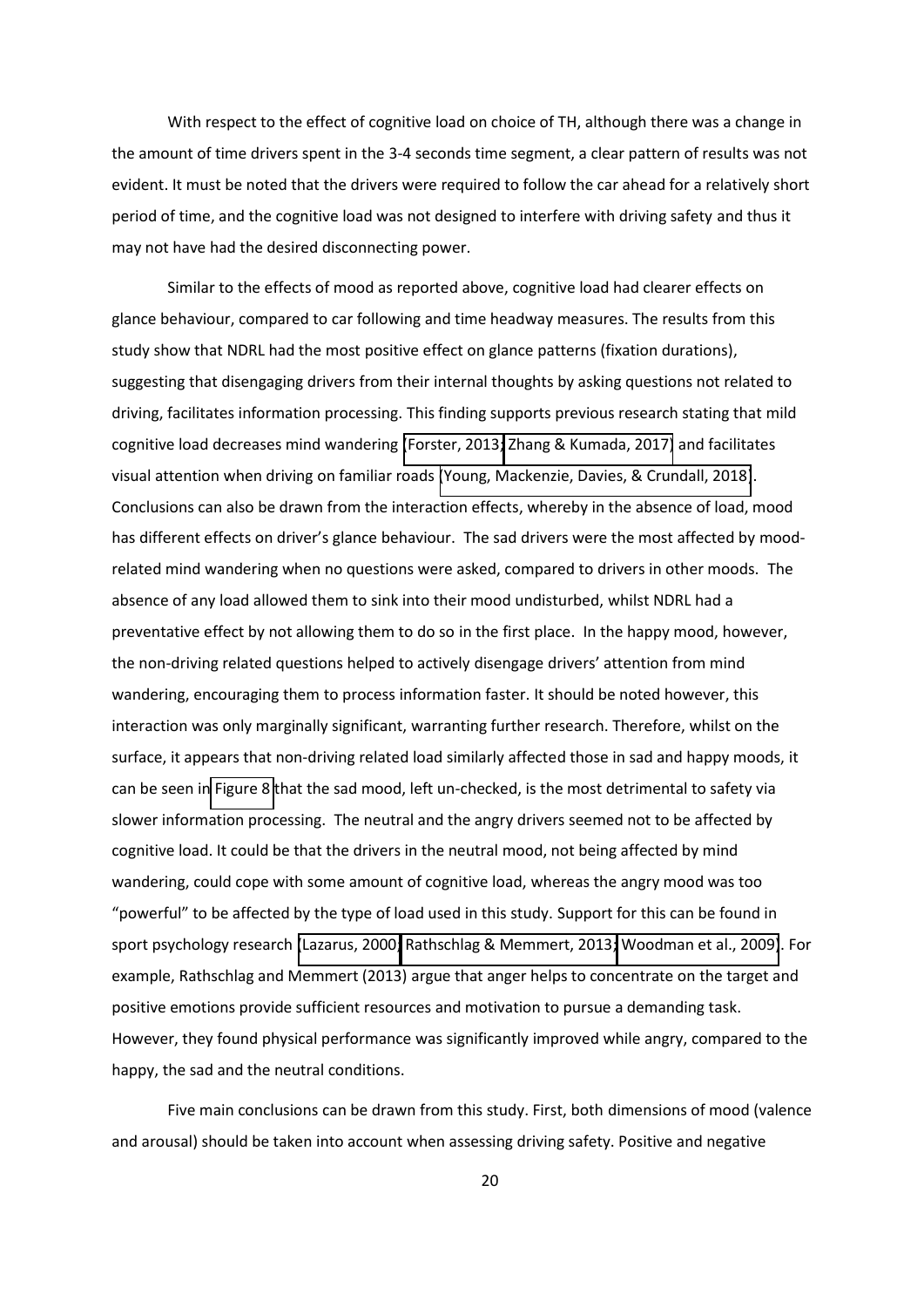moods can result in different behaviour depending on driver arousal. For example, sad and angry moods, regardless of them both being of negative valence, elicit different driving performance (e.g. time headway, phase shift and modulus) due to their differing arousal. Second, glance measures can complement driving performance measures and provide a more complete picture in mood-related safety assessment. Third, cognitive load can potentially be used to disengage drivers from moodrelated mind wandering. However, more research is needed to determine what type and how much cognitive load is required to obtain the appropriate disengagement. Fourth, the disconnecting ability of cognitive load was not consistent in this study. However, it must be noted that this is the first study to attempt to use it as an intervention in mood research. The results are encouraging for more detailed research in methods of redirecting drivers' attention to the road and driving related issues in cases where mind wandering occurs. Further research which designs re-engagement techniques also must take into account that moods differentially affect drivers' attention (i.e. the sad and the angry). In cases where driving safety is evaluated by in-car driver assistance systems, multiple parameters should be taken into account. For example, a driver can maintain a high level of concentration while following a car ahead, but the duration of time that the drivers can maintain this is not clear. Intensively used attention resources can deplete and attentional failure could result in an accident. Thus the effect of time on attentional resources should be investigated in relation to drivers' mood. Finally, future research must take into account the fact that glance measures can be more sensitive to changes in drivers' mood compared to driving performance measures. Therefore, both measures should be collected where possible.

<span id="page-21-3"></span><span id="page-21-2"></span><span id="page-21-1"></span><span id="page-21-0"></span>In terms of practical implications, automotive manufacturers are working towards the development of safer and more comfortable cars. Modern cars feature various driver assistance systems, such as cruise control, lane keeping assistance systems and workload managers. Workload manager systems, for example, attempt to assess whether the driver is overloaded or distracted and in such situations can delay vehicle system messages. For example, they can divert an incoming call to an answer machine in busy traffic situations, such as at junctions or sharp road bends [\(Green,](#page-23-11)  [2004\)](#page-23-11). Workload managers have been effective for drivers of different age groups and in situations with different traffic demands [\(Teh, Jamson, & Carsten, 2018\)](#page-25-12). However, they do not take into account drivers' momentary mood and, in these situations, a driver's reaction could be affected. Thus, combining a workload manager with a mood recognition system [\(Kim, Bang, & Kim, 2004\)](#page-23-12) could substantially improve driving safety. Moreover, these systems could monitor both overload and underload, recognise a driver's mood and arousal, and intervene for safer driving performance. Mood recognition systems could raise drivers' awareness of their momentary emotional state and

21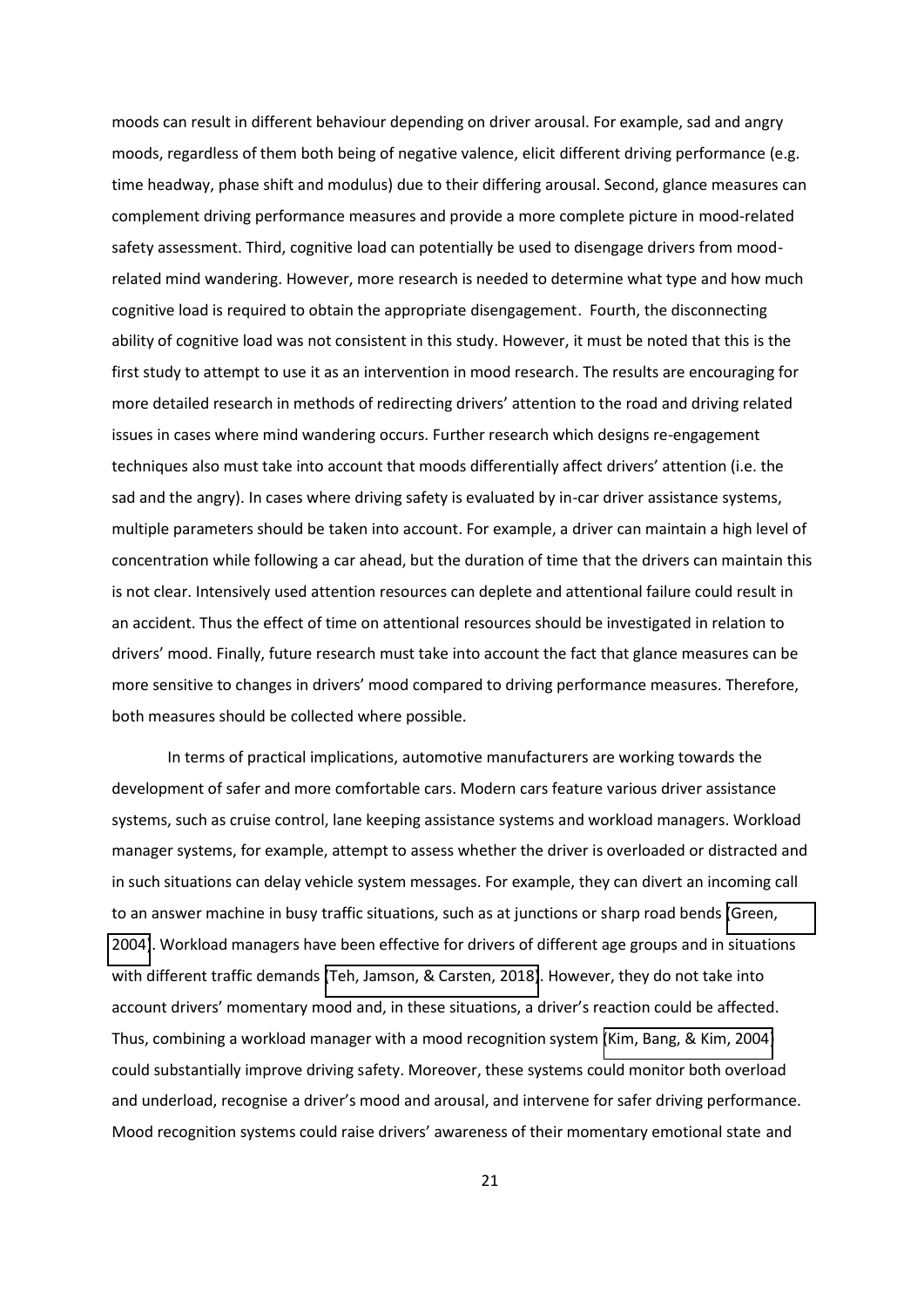<span id="page-22-6"></span>thus enhance emotion self-regulation (Teper, Segal, & Inzlicht, 2013). In addition, various safety campaigns could be designed to increase drivers' awareness about possible hazardous road situations, such as 'speed awareness', 'safe distance' or 'parked cars'.

<span id="page-22-9"></span><span id="page-22-3"></span><span id="page-22-1"></span>The present research shows that the less a driver is emotionally affected, the safer is their driving style and the better are their observational patterns. However, three main limitations should be noted: first, studies conducted in a driving simulator have been criticised for limited physical, perceptual and behavioural fidelity [\(de Winter, van Leuween, & Happee, 2012\)](#page-22-13). Second, the sustained attention task was time-limited, and different results may have been found if it were to be extended. Third, several marginally significant results were found, indicating a trend in some effects of mood and cognitive load. Therefore, a study with a larger number of participants could help to clarify these findings. However, the assessment of driving safety based on several parameters (driving and glance patterns) has only just begun to be explored in mood research. Therefore, there is limited understanding of how exactly these parameters interact, especially in real driving conditions. The amount and type of cognitive load to help drivers combat the effects of moodrelated mind-wandering warrants further research.

### <span id="page-22-11"></span><span id="page-22-7"></span>*Formatting of funding sources*

<span id="page-22-10"></span><span id="page-22-8"></span>This research was funded by EPSRC and Jaguar Land Rover, grant reference EP/L504993/1.

- <span id="page-22-4"></span>Abdu, R., Shinar, D., & Meiran, N. (2012). Situational (state) anger and driving. Transportation Research Part F: Traffic Psychology and Behaviour, 15(5), 575-580.
- <span id="page-22-13"></span>Abrams, M. (2010). Anger management in sport. USA: Human Kinetics.
- <span id="page-22-0"></span>Averill, J. R. (1983). Studies on anger and aggression: Implications for theories of emotion. American Psychologist, 38(11), 1145.
- Berthié, G., Lemercier, C., Paubel, P. V., Cour, M., Fort, A., Galéra, C., Lagarde, E., Gaboude, C., & Maury, B. (2015). The restless mind while driving: drivers' thoughts behind the wheel. Accident Analysis & Prevention, 76, 159-165.
- <span id="page-22-2"></span>Bodenhausen, G. V., Sheppard, L. A., & Kramer, G. P. (1994). Negative affect and social judgment: The differential impact of anger and sadness. European Journal of Social Psychology, 24, 45–62.
- <span id="page-22-5"></span>Boik, R. J. (1981). A priori tests in repeated measures designs: Effects of nonsphericity. Psychometrika, 46(3), 241-255. doi:10.1007/bf02293733
- <span id="page-22-12"></span>Borghini, G., Astolfi, L., Vecchiato, G., Mattia, D., & Babiloni, F. (2014). Measuring neurophysiological signals in aircraft pilots and car drivers for the assessment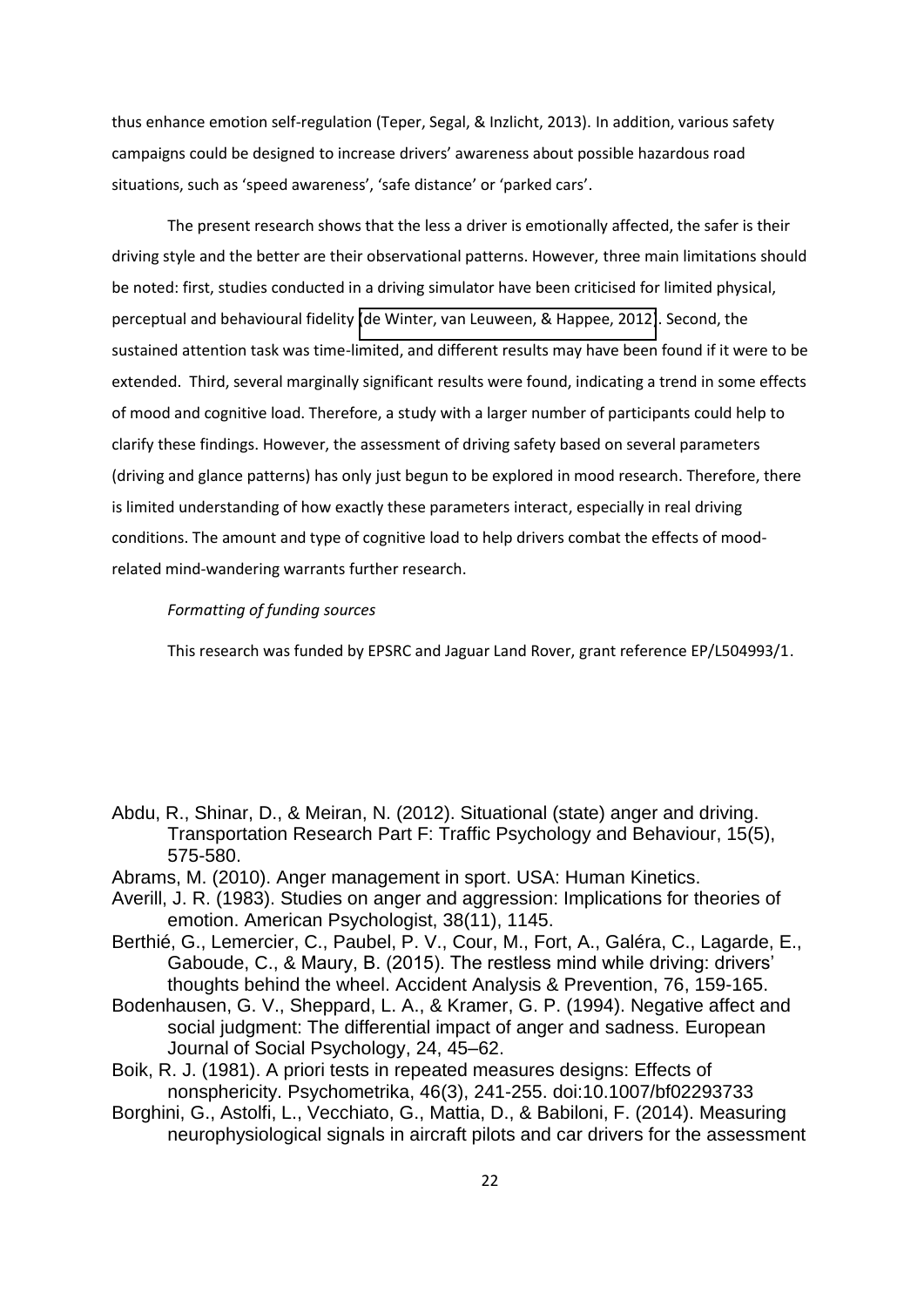of mental workload, fatigue and drowsiness. Neuroscience & Biobehavioral Reviews, 44, 58-75. doi[:10.1016/j.neubiorev.2012.10.003](https://doi.org/10.1016/j.neubiorev.2012.10.003) 

- <span id="page-23-11"></span><span id="page-23-9"></span>Brookhuis, & de Waard, D. (2010). Monitoring drivers' mental workload in driving simulators using physiological measures. Accident Analysis & Prevention, 42(3), 898-903. doi[:10.1016/j.aap.2009.06.001](https://doi.org/10.1016/j.aap.2009.06.001)
- Brookhuis, de Waard, D., & Mulder, B. (1994). Measuring driving performance by car-following in traffic. Ergonomics, 37(3), 427-434.
- Cai, H., Lin, Y., & Mourant, R. R. (2007). Study on driver emotion in driver-vehicleenvironment systems using multiple networked driving simulators. In Proceedings of the Driving Simulation Conference North America (*DSC'07)*. Iowa city.
- <span id="page-23-5"></span>Chapman, P., & Underwood, G. (1998). Visual search of dynamic scenes: Event types and the role of experience in viewing driving situations. Eye Guidance in Reading and Scene Perception, 369-393.
- <span id="page-23-10"></span><span id="page-23-8"></span>Christoff, K., Irving, Z. C., Fox, K. C., Spreng, R. N. & Andrews-Hanna, J. R. (2016). Mind-wandering as spontaneous thought: a dinamic framework. Nature Reviews Neuroscience, 17(11), 718.
- <span id="page-23-2"></span>Collet, C., Salvia, E., & Petit-Boulanger, C. (2014). Measuring workload with electrodermal activity during common braking actions. Ergonomics, 57(6), 886-896. doi:10.1080/00140139.2014.899627
- Crundall, D., Chapman, P., Phelps, N., & Underwood, G. (2003). Eye movements and hazard perception in police pursuit and emergency response driving. Journal of Experimental Psychology: Applied, 9(3), 163.
- <span id="page-23-4"></span>Crundall, D., Underwood, G., & Chapman, P. (1999). Driving experience and the functional field of view. Perception, 28(9), 1075-1087.
- Crundall, D., Underwood, G., & Chapman, P. (2002). Attending to the peripheral world while driving. Applied Cognitive Psychology, 16(4), 459-475.
- Crundall, D., Underwood, G., & Chapman, P. R. (1998). How much do novice drivers see? The effects of demand on visual search strategies in novice and experienced drivers. Eye Guidance in Reading and Scene Perception, 395.
- <span id="page-23-12"></span>Dawson, M. E., Schell, A. M., & Filion, D. L. (2007). The electrodermal system. Handbook of Psychophysiology, 2, 200-223.
- <span id="page-23-7"></span>de Waard, D. (1996). The measurement of drivers' mental workload. Netherlands: Groningen University, Traffic Research Center.
- <span id="page-23-6"></span>de Winter, J., van Leuween, P., & Happee, P. (2012). Advantages and disadvantages of driving simulators: A discussion. In Proceedings of Measuring Behavior (Vol. 2012, p. 8<sup>th</sup>).
- <span id="page-23-3"></span>Dula, C. S., & Ballard, M. E. (2003). Development and Evaluation of a Measure of Dangerous, Aggressive, Negative Emotional, and Risky Driving. Journal of Applied Social Psychology, 33(2), 263-282.
- Eherenfreund-Hager, A., Taubman–Ben-Ari, O., Toledo, T., & Farah, H. (2017). The effect of positive and negative emotions on young drivers: A simulator study. Transportation Research Part F: Traffic Psychology and Behaviour, 49, 236- 243.
- <span id="page-23-1"></span>Enewoldsen, N. (2016). Analysis of the quality of electrodermal activity and heart rate data recorded in daily life over a period of one week with an E4 wristband. University of Twente.
- <span id="page-23-0"></span>Forster, S. (2013). Distraction and Mind-Wandering Under Load. Frontiers in Psychology, 4(283). doi:10.3389/fpsyg.2013.00283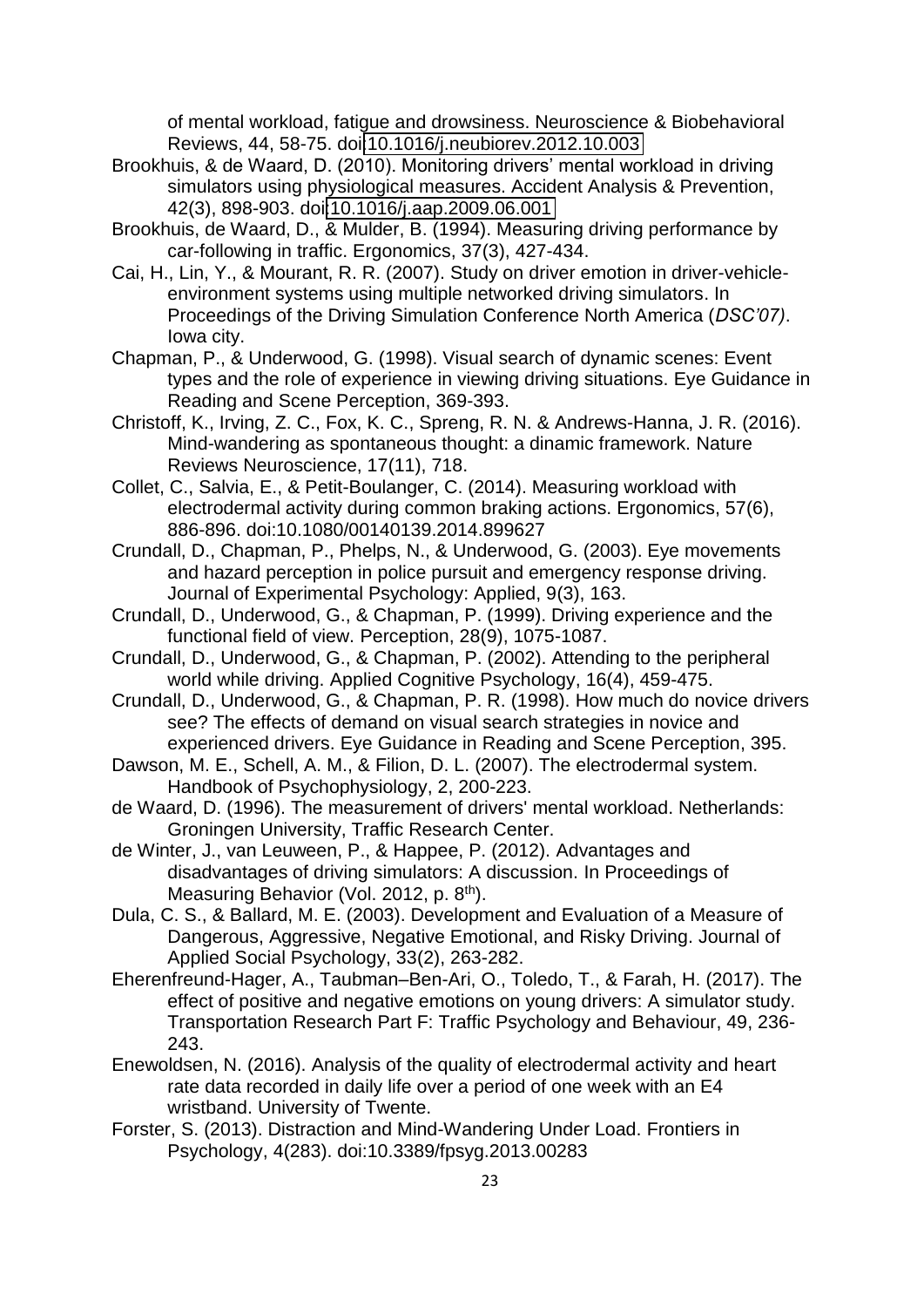<span id="page-24-7"></span>Gasper, K. (2004). Do you see what I see? Affect and visual information processing. Cognition and Emotion, 18(3), 405-421.

<span id="page-24-2"></span>Green. (2004). Driver distraction, telematics design, and workload managers: Safety issues and solutions. (No. 2004-21-0022). SAE Technical Paper.

Hu, Tian-Yi, Xie, X., & Li, J. (2013). Negative or positive? The effect of emotion and mood on risky driving. Transportation Research Part F: Traffic Psychology and Behaviour, 16(Supplement C), 29-40. doi[:10.1016/j.trf.2012.08.009](https://doi.org/10.1016/j.trf.2012.08.009) 

<span id="page-24-6"></span>Jallais, C., Gabaude, C., & Paire-Ficout, L. (2014). When emotions disturb the localization of road elements: Effects of anger and sadness. Transportation Research Part F: Traffic Psychology and Behaviour, 23, 125-132.

Jallais, C., & Gilet, A. L. (2010). Inducing changes in arousal and valence: Comparison of two mood induction procedures. Behavior Research Methods, 42(1), 318-325. doi:10.3758/brm.42.1.318

James, L. (2000). Road rage and aggressive driving: Steering clear of highway warfare, Amherst, NY, USA: Prometheus Books.

Jamson, A. H., Westerman, S. J., Hockey, G. R. J., & Carsten, O. M. (2004). Speech-based e-mail and driver behavior: Effects of an in-vehicle message system interface. Human Factors, 46(4), 625-639.

Jonkman, L. M., Markus, C. R., Franklin, M. S., & van Dalfsen, J. H. (2017). Mind wandering during attention performance: Effects of ADHD-inattention symptomatology, negative mood, ruminative response style and working memory capacity. PLoS one, 12(7), e0181213.

<span id="page-24-0"></span>Juslin, P. N., & Laukka, P. (2004). Expression, perception, and induction of musical emotions: A review and a questionnaire study of everyday listening. Journal of New Music Research, 33(3), 217-238.

Kastner, S.,& Ungerleider, A. L. (2000). Mechanisms of visual attention in the human cortex. Annual review of neuroscience, 23(1), 315-341.

<span id="page-24-1"></span>Kensinger, E. A. & Schacter, D. L. (2006). Processing emotional pictures and words: Effects of valence and arousal. Cognitive, Affective and Behavioral Neuroscience, 6, 110-126.

Kim, K. H., Bang, S. W., & Kim, S. R. (2004). Emotion recognition system using short-term monitoring of physiological signals. Medical and Biological Engineering and Computing, 42(3), 419-427.

<span id="page-24-5"></span>Kountouriotis, G. K., & Merat, N. (2016). Leading to distraction: Driver distraction, lead car, and road environment. Accident Analysis & Prevention, 89, 22-30.

Kreutz, G., Ott, U., Teichmann, D., Osawa, P., & Vaitl, D. (2008). Using music to induce emotions: Influences of musical preference and absorption. Psychology of Music, 36(1), 101-126.

<span id="page-24-3"></span>Kuppens, P., Tuerlinckx, F., Russell, J. A., & Barrett, L. F. (2013). The relation between valence and arousal in subjective experience. Psychological Bulletin, 139(4), 917.

<span id="page-24-4"></span>Land, M. F. (2006). Eye movements and the control of action in everyday life. Progress in Retinal and Eye Research, 25(3), 296-324.

<span id="page-24-8"></span>Lagarde, E., Chastang, J. F., Gueguen, A., Coeuret-Pellicer, M., Chiron, M., & Lafont, S. (2004). Emotional stress and traffic accidents: the impact of separation and divorce. Epidemiology, 762-766.

Langner, R., & Eickhoff, S. B. (2013). Sustaining attention to simple tasks: A metaanalytic review of the neural mechanisms of vigilant attention. Psychological Bulletin, 139(4), 870.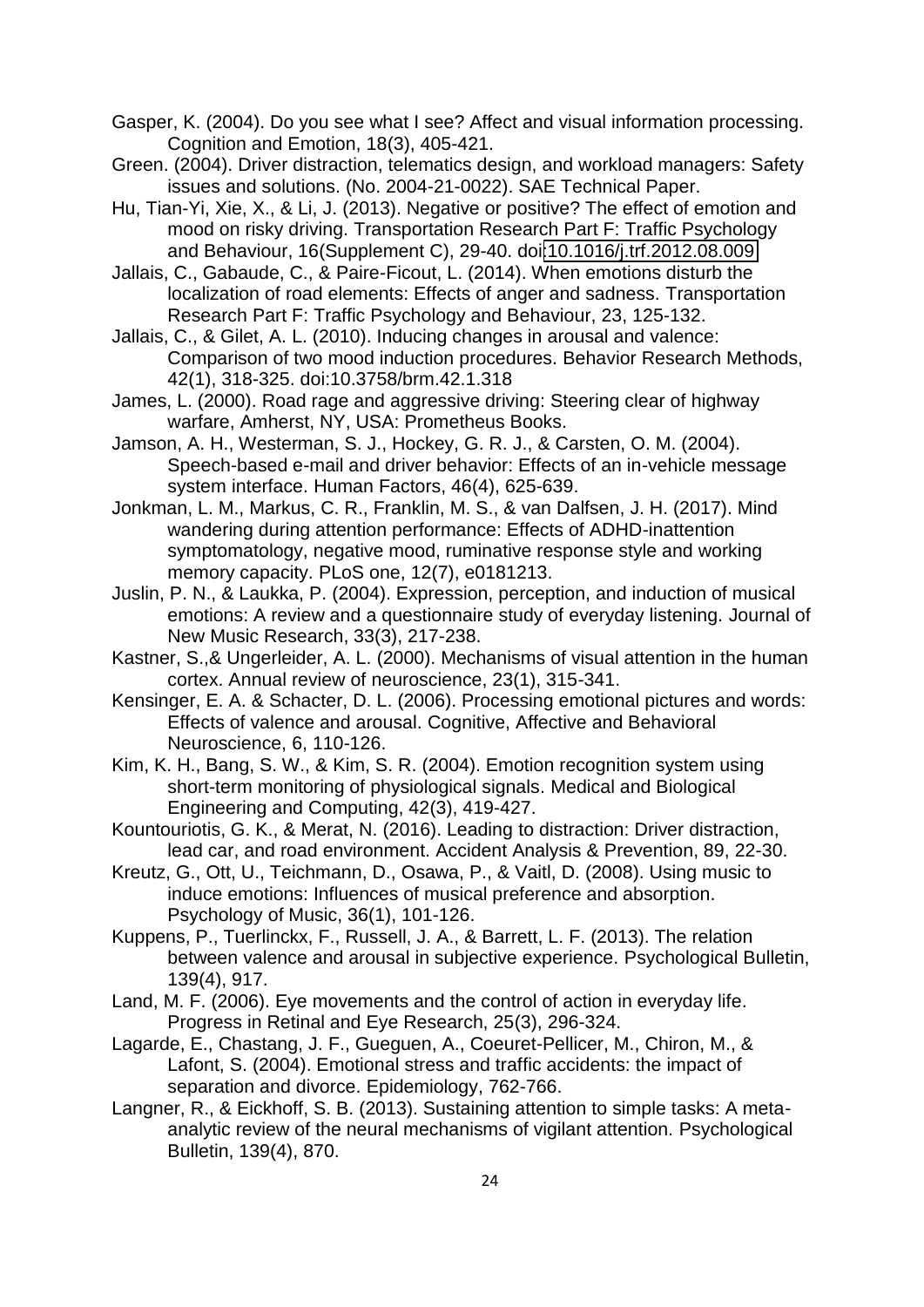- <span id="page-25-8"></span>Lazarus, R. S. (2000). How emotions influence performance in competitive sports. The Sport Psychologist, 14(3), 229-252.
- <span id="page-25-5"></span>Lemercier, C., Pêcher, C., Berthié, G., Valéry, B., Vidal, V., Paubel, P. V., Cour, M., Fort, A., Galera, C., Gabaude, C., Lagarde, E., Maury, B. (2014). Inattention behind the wheel: How factual internal thoughts impact attentional control while driving. Safety Science, 62, 279-285.
- <span id="page-25-0"></span>Luce, M. F., Bettman, J. R., & Payne, J. W. (1997). Choice processing in emotionally difficult decisions. Journal of Experimental Psychology: Learning, Memory, and Cognition, 23(2), 384.
- <span id="page-25-3"></span>Morrow, J., & Nolen-Hoeksema, S. (1990). Effects of responses to depression on the remediation of depressive affect. Journal of Personality and Social Psychology, 58(3), 519.
- <span id="page-25-10"></span>Naujoks, F., Befelein, D., Wiedemann, K., & Neukum, A. (2017). A review of nondriving-related tasks used in studies on automated driving. In Neville Stanton (ed.) Advances in Human Aspects of Transportation (AHFE 2017), Springer, Cham, 525-537.
- Nijboer, M., Borst, J. P., van Rijn, H., & Taatgen, N. A. (2016). Driving and multitasking: the good, the bad, and the dangerous. Frontiers in Psychology, 7, 1718.
- <span id="page-25-9"></span>O'Donnell, R. D., & Eggemeier, F. T. (1986). Workload assessment methodology. In K. R. Boff, L. Kaufman, & J. P. Thomas (Eds.), Handbook of Perception and Human Performance (pp. 42-49). New York: Wiley
- <span id="page-25-11"></span>Oken, B., Salinsky, M., & Elsas, S. (2006). Vigilance, alertness, or sustained attention: physiological basis and measurement. Clinical Neurophysiology, 117(9), 1885-1901.
- <span id="page-25-1"></span>Pêcher, C., Lemercier, C., & Cellier, J.-M. (2009). Emotions drive attention: Effects on driver's behaviour. Safety Science, 47(9), 1254-1259.
- <span id="page-25-6"></span>Pêcher, C., Quaireau, C., Lemercier, C., & Cellier, J.-M. (2011). The effects of inattention on selective attention: How sadness and ruminations alter attention functions evaluated with the Attention Network Test. Revue Européenne de Psychologie Appliquée/European Review of Applied Psychology, 61(1), 43- 50.
- <span id="page-25-12"></span>Pietilä, J., Mehrang, S., Tolonen, J., Helander, E., Jimison, H., Pavel, M., & Korhonen, I. (2018). Evaluation of the accuracy and reliability for photoplethysmography based heart rate and beat-to-beat detection during daily activities, European Medical and Biological Engineering Conference, Singapore.
- <span id="page-25-4"></span><span id="page-25-2"></span>Rakauskas, M. E., Ward, N. J., Boer, E. R., Bernat, E. M., Cadwallader, M., & Patrick, C. J. (2008). Combined effects of alcohol and distraction on driving performance. Accident Analysis & Prevention, 40(5), 1742-1749. doi[:10.1016/j.aap.2008.06.009](https://doi.org/10.1016/j.aap.2008.06.009)
- Ranney, T. A. (1999). Psychological factors that influence car-following and carfollowing model development. Transportation Research Part F: Traffic Psychology and Behaviour, 2(4), 213-219.
- <span id="page-25-7"></span>Rathschlag, M., & Memmert, D. (2013). The influence of self-generated emotions on physical performance: an investigation of happiness, anger, anxiety, and sadness. Journal of Sport and Exercise Psychology, 35(2), 197-210.
- Rauscher, F. H., Shaw, G. L., & Ky, K. N. (1993). Music and spatial task performance. Nature(365), 611.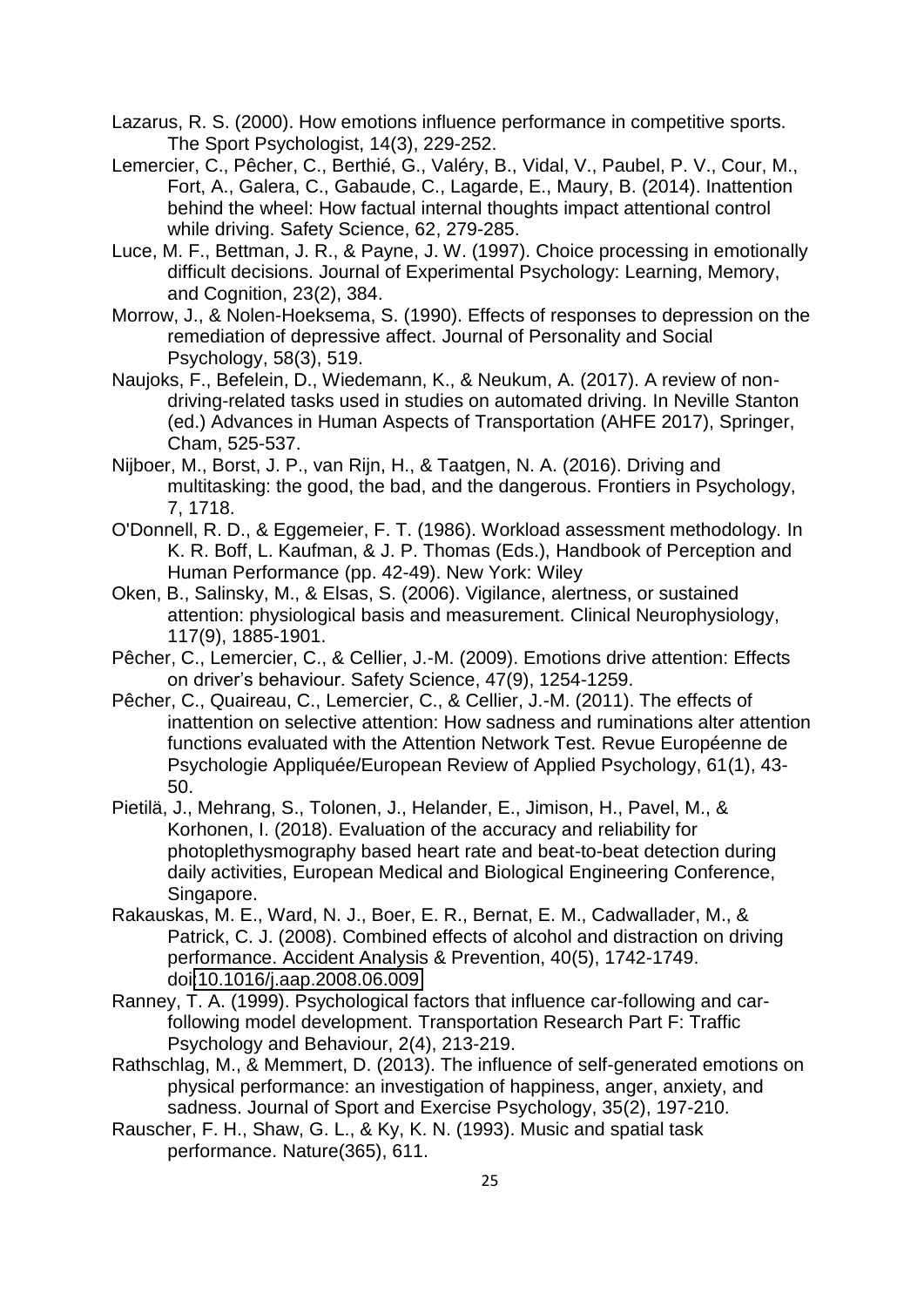- Recarte, M. A., & Nunes, L. M. (2000). Effects of verbal and spatial-imagery tasks on eye fixations while driving. Journal of Experimental Psychology: Applied, 6(1), 31.
- <span id="page-26-1"></span>Russell, J. A., Weiss, A., & Mendelsohn, G. A. (1989). Affect grid: a single-item scale of pleasure and arousal. Journal of Personality and Social Psychology, 57(3), 493.
- Sarter, M., Givens, B., & Bruno, J. P. (2001). The cognitive neuroscience of sustained attention: where top-down meets bottom-up. Brain Research Reviews, 35(2), 146-160.
- <span id="page-26-3"></span><span id="page-26-2"></span>Schmidt, E. A., Schrauf, M., Simon, M., Fritzsche, M., Buchner, A., & Kincses, W. E. (2009). Drivers' misjudgement of vigilance state during prolonged monotonous daytime driving. Accident Analysis & Prevention, 41(5), 1087- 1093.
- <span id="page-26-6"></span>Schwarz, N. (2000). Emotion, cognition, and decision making. Cognition & Emotion, 14(4), 433-440.
- Seibert, P.S. & Ellis H.C. (1991). Irrelevant thoughts, emotional mood states, and cognitive task performance. Memory & Cognition, 19 (5) 507-513.
- <span id="page-26-5"></span>Smallwood, J., Fitzgerald, A., Miles, L.K. & Phillips L.H. (2009). Shifting moods, wandering minds: Negative moods lead the mind to wander. Emotion, 9 (2), 271.
- <span id="page-26-4"></span>Stefan, W., & Mats, E. N. (2016). Performing Contrast Analysis in Factorial Designs: From NHST to Confidence Intervals and Beyond. Educational and Psychological Measurement, 77(4), 690-715. doi:10.1177/0013164416668950
- <span id="page-26-0"></span>Summala, H., Nieminen, T., & Punto, M. (1996). Drivers learn to rely on peripheral vision when monitoring in-car devices. The Journal of the Human Factors and Ergonomics Society, 38(3).
- Taubman-Ben-Ari, O. (2012). The effects of positive emotion priming on selfreported reckless driving. Accident Analysis & Prevention, 45, 718-725. doi[:10.1016/j.aap.2011.09.039](https://doi.org/10.1016/j.aap.2011.09.039)
- Taylor, D. (1964). Drivers' galvanic skin response and the risk of accident. Ergonomics, 7(4), 439-451.
- Teh, E., Jamson, S., & Carsten, O. (2018). Design characteristics of a workload manager to aid drivers in safety–critical situations. Cognition, Technology & Work. doi:10.1007/s10111-018-0490-2.
- Teper, R., Segal, Z. V., & Inzlicht, M. (2013). Inside the mindful mind: How mindfulness enhances emotion regulation through improvements in executive control. Current Directions in Psychological Science, 22(6), 449-454.
- Thiffault, P., & Bergeron, J. (2003). Monotony of road environment and driver fatigue: a simulator study. Accident Analysis & Prevention, 35(3), 381-391.
- Ünal, A. B., de Waard, D., Epstude, K., & Steg, L. (2013). Driving with music: Effects on arousal and performance. Transportation Research Part F: Traffic Psychology and Behaviour, 21, 52-65.
- van Dillen, L. F., & Koole, S. L. (2007). Clearing the mind: a working memory model of distraction from negative mood. Emotion, 7(4), 715.
- Vogel, K. (2002). What characterizes a "free vehicle" in an urban area? Transportation Research Part F: Traffic Psychology and Behaviour, 5(1), 15- 29.
- Ward, N. J., Manser, M. P., de Waard, D., Kuge, N., & Boer, E. (2003, October). Quantifying Car following Performance as a Metric for Primary and Secondary